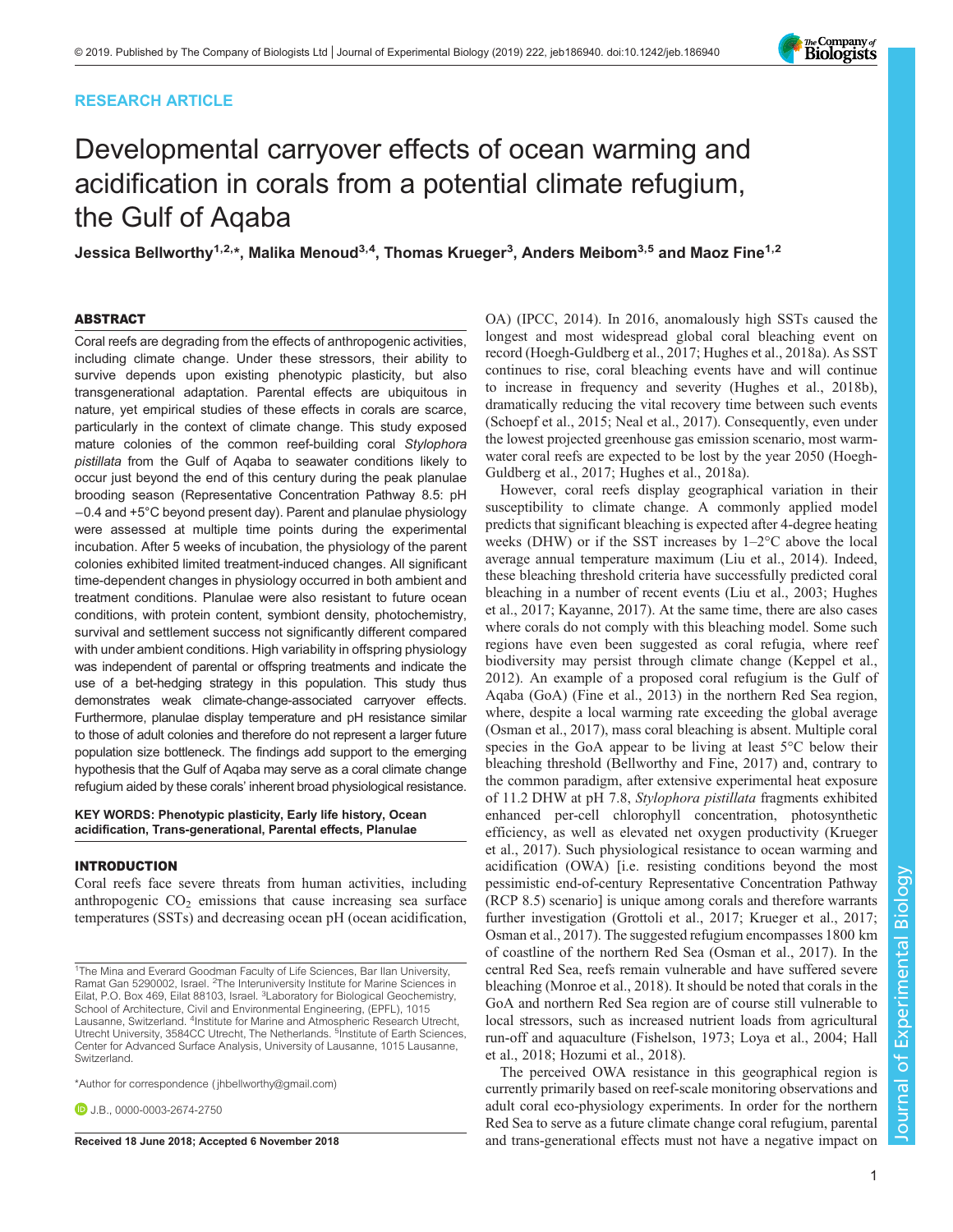population persistence and growth, and early life stages of corals must also be resistant to OWA, even as parental colonies become exposed to future ocean conditions. Multi-generational exposure (four generations) of the marine polychaete Ophyrotrocha labronica to temperatures 3°C above ambient resulted in multiple changes in the organisms, including increased reactive oxygen species production and decreased fecundity in the F5 population ([Gibbin](#page-10-0) [et al., 2017](#page-10-0)). Parental effects occur when the offspring's phenotypic trait(s) vary dependent upon parental condition and environment alone rather than offspring environment ([Salinas et al., 2013\)](#page-11-0). In the case of brooding coral species, internally brooded planulae complicate the distinction between parental effects and developmental acclimation of offspring that may occur within the parental tissues during brooding [\(Putnam et al., 2018preprint\)](#page-11-0). Therefore, the term 'carryover effects', which could denote true parental effects and/or developmental acclimation, has recently been preferred when discussing exposure over a single reproductive period in brooding corals [\(Putnam et al., 2018preprint\)](#page-11-0).

Although carryover effects are likely ubiquitous in nature [\(van](#page-11-0) [den Heuvel et al., 2016\)](#page-11-0), they represent a significant knowledge gap in coral ecology, not only in relation to potential refugia populations. Of the few studies that address carryover effects in corals, most use natural environmental gradients for comparative physiology studies. For example, Porites astreoides colonies from inshore warmer local environments produce offspring that have a higher growth rate under elevated temperature compared with those of cooler offshore origin ([Kenkel et al., 2015\)](#page-10-0). Similarly, Acropora millepora larvae showed up to 10-fold higher survival under heat stress if their parents originated from a warmer lower-latitude location [\(Dixon et al., 2015](#page-10-0)). Conversely, consistent gamete investment, irrespective of the parental environment, has also been demonstrated. Antioxidant defense, photosynthetic pigments and biochemical composition of eggs from Montipora capitata from Hawaii were not significantly different between reef sites with contrasting light and temperature regimes [\(Padilla-](#page-11-0)[Gamiño et al., 2013\)](#page-11-0), but note that the adult condition was also not different between sites in that study.

To date, only two cross-generational empirical studies have addressed the issue of climate change in corals and both were conducted on the same species and in the same location. The most recent of these showed positive effects on growth rate and survival following parental acclimation to OA in isolation ([Putnam et al.,](#page-11-0) [2018preprint\)](#page-11-0). The second study, also using Pocillopora damicornis from Hawaii, exposed colonies to elevated temperature and  $P_{\rm CO_2}$  during the larval brooding period. The resulting planulae showed metabolic acclimation to future ocean conditions compared with planulae from ambient condition colonies [\(Putnam and Gates,](#page-11-0) [2015\)](#page-11-0). Clearly, it is crucial to consider parental effects when predicting the fate of corals under climate change.

In corals, broadcast spawning species are believed to be less likely to feature parental effects and more likely to produce offspring with greater developmental plasticity and high phenotypic variation compared with brooding species ([Torda et al., 2017\)](#page-11-0). This is because greater larval dispersal distances render the local parental environment less determinant ([Torda et al., 2017](#page-11-0)). Thus, over multiple generations, adaptive parental effects are more likely to be observed in species with an internal brooding reproductive mode. Stylophora pistillata is an internally brooding species abundant on GoA reefs, releasing planulae between December and August each year ([Rinkevich and Loya, 1979a,b](#page-11-0)). Its reproductive cycle [\(Rinkevich and Loya, 1979a,b\)](#page-11-0) and adult response to OWA in field populations is well characterized in this region [\(Bellworthy and](#page-10-0)

[Fine, 2017; Krueger et al., 2017\)](#page-10-0). Thirty-year records indicate that during the peak planulae release months for S. pistillata [March–June [\(Shefy et al., 2018\)](#page-11-0)], the warming rate in the Eilat location has been between 0.21 and 0.36°C per decade [\(Krueger](#page-10-0) [et al., 2017\)](#page-10-0). Average local temperatures are therefore ca. 1°C higher than 30 years ago. Assuming that the reproductive timing remains the same, peak planulae release for this dominant species will occur at temperatures ca. 3°C above present-day temperatures by the end of this century. This change will expose both parents and planulae to a different thermal environment during this critical phase of the coral life cycle.

The present study, conducted in the GoA, aimed to investigate: (1) whether adult S. pistillata from a potential refugium population retain OWA resistance during peak brooding season, (2) whether carryover effects occur when adult S. pistillata are exposed to OWA during brooding and (3) whether planulae exhibit physiological resistance to OWA during early stages of development. Results may be used to more thoroughly assess the potential of the northern Red Sea as a coral reef refugium, and carryover effects in corals in general. This work may also contribute to assisted evolution projects that aim to enhance the resilience of corals to future ocean conditions [\(van Oppen et al., 2017\)](#page-11-0).

# MATERIALS AND METHODS Experimental set-up

The experiment was conducted at the Interuniversity Institute (IUI) for Marine Sciences in Eilat, Israel. Stylophora pistillata Esper 1797 were sampled from the adjacent reef where, in 2017, average daily maximum temperatures during the coldest month (February) were 21.57±0.22°C and during the warmest month (August) were 27.55±0.45°C (means±s.d.; National Monitoring Program, Eilat). Annual reef seawater pH (measured monthly) averaged 8.19±0.01 (mean±s.d.; National Monitoring Program, Eilat, 2015). Colonies of S. *pistillata* ('parent';  $n=19$ ) were collected in early March 2017 from the coral nursery between 6 and 15 m water depth. Only colonies with a radius >8 cm were collected (range ca. 8–15 cm radius) to maximize the likelihood that they contained both male and female gonads ([Rinkevich and Loya, 1979b](#page-11-0)). Colonies were maintained in a flow-through tank supplied with seawater directly from the collection site (temperature  $21.3^{\circ}$ C, pH 8.04, salinity 41) for 2 weeks after collection to allow for recovery prior to initiation of the experiment. All colonies were transferred into experimental aquaria with ambient water conditions (as above,  $n=11$  total aquaria) in the Red Sea Simulator at the IUI ([Bellworthy and Fine, 2018\)](#page-10-0).

Ten parent colonies were assigned to the treatment condition and the remaining nine were assigned to the control condition. Colonies of different sizes were distributed equally between treatment aquaria and further acclimated for 9 days. Following aquaria acclimation, seawater pH was decreased daily by 0.1 units and the temperature simultaneously increased by 1°C per day for four consecutive days in treatment aquaria  $(n=6)$ , while the remaining control parent colonies were kept at ambient seawater temperature and pH in control aquaria  $(n=5)$  for the duration of the experiment ([Fig. 1\)](#page-2-0). The treatment condition of ∼25°C and pH 7.7 is hereafter defined as OWA. The pH, measured on the  $pH_{\text{TOTAL}}$  scale ( $pH_T$ ), was controlled by the addition of pure  $CO<sub>2</sub>$  into mixing tanks before flowing into experimental aquaria (for further technical details of the system, see [Bellworthy and Fine, 2018](#page-10-0)). Two mixing tanks were used for the low pH treatment and two for ambient pH to reduce the pseudo-replication arising from the use of a single mixing tank. Temperature in each experimental aquarium was independently controlled by titanium heat exchangers connected to every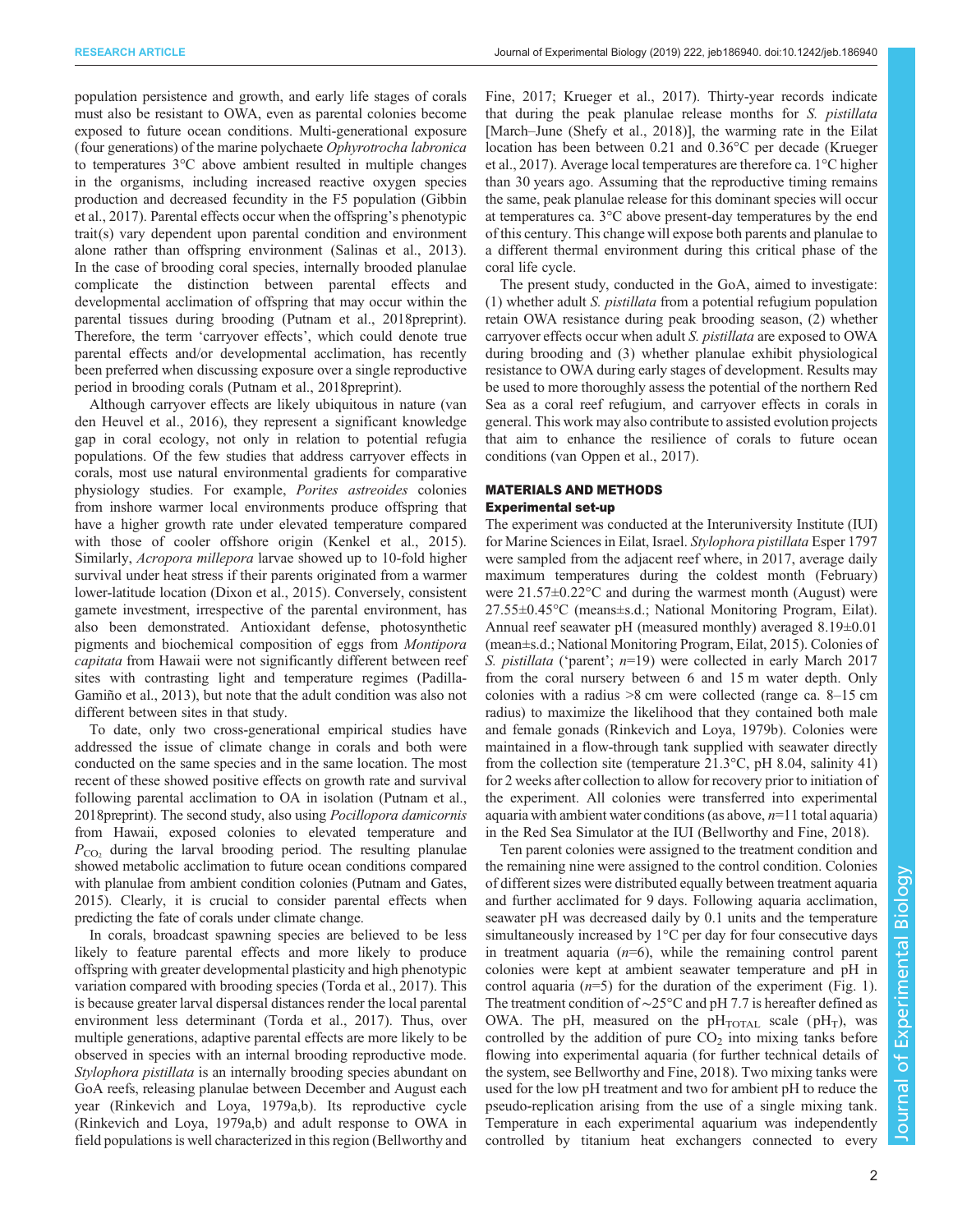<span id="page-2-0"></span>

individual aquarium. Temperature and pH were manipulated at a constant offset from incoming seawater, thereby maintaining natural environmental fluctuations. Temperature and pH were monitored quasi-continuously in experimental aquaria by a sensor-carrying robot. Data were reported in real time and used to automatically adjust system settings to user-defined values [\(Bellworthy and Fine,](#page-10-0) [2018](#page-10-0)). On days 15 and 16 of the experiment there was a fault with the  $CO<sub>2</sub>$  valve in one of the mixing tanks. This meant that the pH returned close to ambient levels (up to 8.1 for ca. 24 h) in two of our six treatment aquaria and results in larger pH variation in this period (Table 1). The remaining treatment aquaria were unaffected. During this period ( phase one) the mean temperatures in ambient and treatment aquaria were 21.9±0.5°C and 24.9±0.6°C, respectively. This 3°C positive temperature anomaly represents predicted end-ofcentury seawater temperature for the peak reproductive season based on the past 30-year record [\(Krueger et al., 2017\)](#page-10-0). Seawater  $pH<sub>T</sub>$  was 8.12±0.04 in ambient aquaria and 7.66±0.12 in treatment aquaria, corresponding to projected conditions just beyond the end of this century (RCP 8.5, likely range; [IPCC, 2014\)](#page-10-0). On day 26 (i.e. after 26 days of OWA treatment), temperature was increased by a further 2°C in treatment tanks for 7 days ( phase two). In total, the experimental incubation lasted 33 days. Corals were not given supplementary food during the experiment. Maximum ambient photosynthetically active radiation (PAR) during the experimental period was 1820 µmol m−<sup>2</sup> s−<sup>1</sup> . An overhead shade reduced PAR levels in the aquaria to one-sixth of ambient levels [\(Fig. 2\)](#page-3-0), corresponding to a field depth of ca. 15 m [\(Dishon et al., 2012\)](#page-10-0).

# Sampling

Corals were sampled for physiological assessments at multiple time points during the experiment (Fig. 1). In order to conduct physiological assessments on parent colonies, a 3 cm fragment was taken from each colony at each sampling point. There was no observed bleaching, disease or algae growth resulting from this sampling, and these lesions were observed to heal within 1 week. All parental colonies survived the duration of the experiment and at least 1 year beyond (after out-planting in the IUI field nursery). Planulae were collected using a Pasteur pipette between sunset and

# Fig. 1. Experimental treatment and sampling schematic.

The horizontal time line represents experimental days. Open and filled circles indicate planulae and parent colony sampling days, respectively. *n* represents the number of parent colonies in each treatment: acclimation (white)  $n=19$ , ambient (blue)  $n=9$ , experimental (red)  $n=10$ .  $T_a$ , ambient seawater temperature; pH<sub>a</sub>, ambient seawater pH. Double-headed arrows indicate nights where total planulae output was counted.

midnight, when the large majority of planulae shedding occurs [\(Rinkevich and Loya, 1979b\)](#page-11-0). To retain planulae within experimental aquaria, a mesh cover was placed over the overflow drain ([Fig. S1](http://jeb.biologists.org/lookup/doi/10.1242/jeb.186940.supplemental)). In addition to on experimental days 19–25 (from 3 to 9 April), the total number of planulae released from colonies in each treatment condition was counted (Fig. 1) prior to the initiation of OWA conditions (acclimation period, from 5 to 11 March). All parent colonies released planulae during the counting periods; the number of planulae released ranged from 0 (8% of the time) to 459 from a single colony on a single night (mean±s.d. per colony/night=26±24). The first physiological sampling of both parents and planulae occurred on day 0, after acclimation to experimental aquaria and before manipulation of seawater conditions. Subsequently, parents were sampled on day 6 (once final OWA conditions were reached), day 25 (before final temperature ramping) and day 33 (after 1 week of additional temperature ramping; i.e. August peak temperatures). Planulae were collected on the same days as parent colonies, and in addition on experimental day 16. At each sampling point, planulae from all colonies in a given parent treatment were pooled. During collection and until all physiological measurements were completed, planulae were kept in seawater in the same conditions as the parent colonies. Duplicate samples of 20 planulae from each treatment pool were collected into an Eppendorf tube and stored at −80°C for later physiological analyses. Additional live planulae were used for photochemical and settlement assessments (see below).

# Settlement and mortality

At each sampling point, 30 planulae from each treatment pool  $(n=10)$ in triplicate per treatment) were placed in a six-well plate [\(Fig. S1\)](http://jeb.biologists.org/lookup/doi/10.1242/jeb.186940.supplemental) containing conditioned terracotta ceramic tiles of similar shape and size (ca.  $3 \text{ cm}^2$ ). Tiles were held in flow-through ambient seawater from the adjacent reef for 6 months prior to the experiment to allow the development of natural biofilm and crustose coralline algae settlement cues. Well plates (six-well, 15 ml water volume) were filled with water from the respective treatment aquaria, sealed with Parafilm, and held in experimental aquaria of the corresponding pH and temperature. Planulae were incubated in the same treatment

Table 1. Seawater temperature and  $pH<sub>T</sub>$  (meansts.d.) in experimental aquaria during different phases of the experiment

| Variable              | Acclimation                    | Phase one            | Phase two                      |
|-----------------------|--------------------------------|----------------------|--------------------------------|
| Control temperature   | $21.3 \pm 1.0^{\circ}$ C (204) | 21.9±0.5 (1267)      | $22.0 \pm 0.8^{\circ}$ C (525) |
| Treatment temperature | $21.7\pm0.4\degree C$ (802)    | 24.9±0.6°C (139,060) | 26.6±1.1°C (42,839)            |
| Control $pH_T$        | $8.04\pm0.06(207)$             | 8.12±0.04 (1210)     | $8.15 \pm 0.04$ (399)          |
| Treatment $pH_T$      | $8.03 \pm 0.04$ (194)          | 7.66±0.12 (1232)     | 7.71±0.18 (463)                |

Acclimation period: 9 days, before adjustment of the conditions; phase one: treatment phase excluding temperature ramping period, days 7-25; phase two: elevated treatment phase, days 26–33. Numbers in brackets indicate n measurements. (The number of measurements in each treatment is not identical because the software records a data point only when a >0.01 value change is detected.)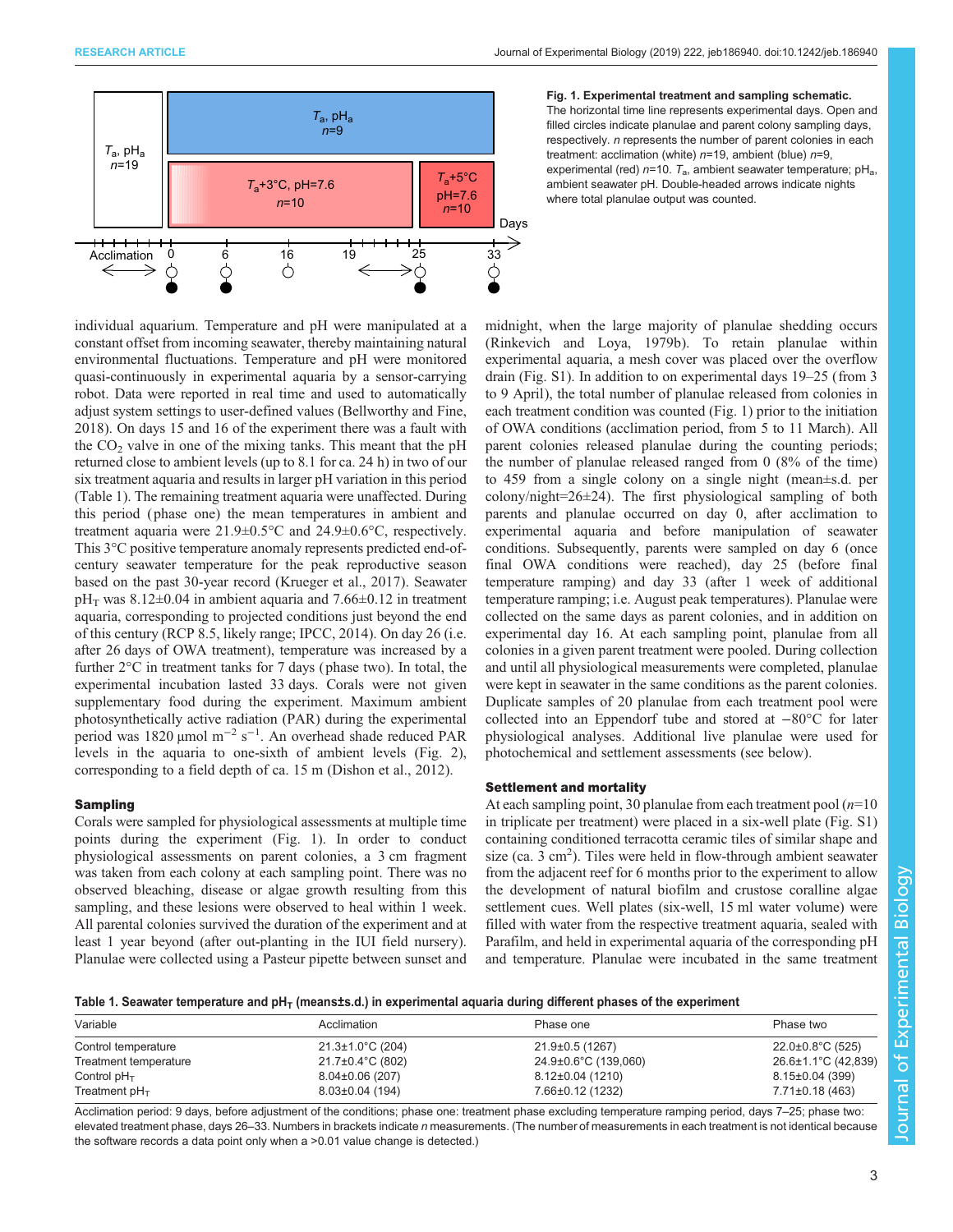<span id="page-3-0"></span>

Fig. 2. Abiotic conditions in aquaria during the acclimation and experimental phases. (A) Mean±s.e.m. daily aquaria temperature, (B) mean±s.e.m. aquaria pH and (C) photosynthetically active radiation (PAR) at aquaria surface. Blue points represent ambient control aquaria and red points represent treatment aquaria. Phases of the experiment are indicated by the upper x-axis and separated by a dashed vertical line: tank 'acclimation' phase in ambient seawater, 'phase one' treatment parent colonies (n=10) at +3°C and pH 7.6, and 'phase two' treatment parent colonies (n=10) at +5°C and pH 7.6.

conditions as their parent colonies; this experimental design allows the assessment of carryover effects (treatment-induced changes in offspring), but a full factorial design would be required to assess whether these are adaptive parental effects [\(Uller et al., 2013\)](#page-11-0). In order to assess the average time to settlement and percentage mortality, the number of planulae swimming and settled ( post metamorphosis) were counted at 12, 24 and 36 h post-release. Because dead planulae degrade quickly, those absent from the count were recorded as dead ([Graham et al., 2008\)](#page-10-0) whilst those still visible but unattached were assumed alive ('swimming') but not settled. A two-thirds water change to the wells was performed at each monitoring point. Change in seawater pH between these points was <0.05 units. Based on published respiration rates for S. pistillata [\(Titlyanov et al., 1998;](#page-11-0) [Edmunds et al., 2011](#page-10-0)), we estimate that there is likely to have been <3% change in oxygen saturation between water changes (12 h).

# Physiological analyses

After 15 min dark acclimation, photochemical parameters were measured using an Imaging Pulse Amplitude Modulation fluorometer (PAM, Walz GmbH, Germany). For parent colonies, the Maxi version was employed to generate rapid light curves (RLCs; measuring intensity 2, frequency 1, saturating intensity 9, gain 2; 13

steps up to 700 µmol  $m^{-2} s^{-1}$ , 20 s time interval between light pulses). The Microscopy PAM version was used to measure RLCs for planulae  $(n=10)$  planulae/treatment/sampling time: measuring intensity 5, measuring frequency 8, saturating intensity 9, gain 12; eight steps up to 200 µmol  $m^{-2}$  s<sup>-1</sup>, 20 s time interval between light pulses). Measurements were performed mid-morning for parent colonies and between 20:00 and 23:00 h for newly shed planulae. Maximal darkadapted photochemical efficiency  $(F_v/F_m)$  was recorded to assess any changes in quantum efficiency as an indication of stress resulting in photoinhibition. Light curve data were processed using SigmaPlot v. 12.3 to extract three parameters describing the shape of the curve: relative initial photosynthetic rate  $(\alpha_r;$  indicates the corals' ability to maximize yield before the onset of saturation), relative maximum electron transport rate through photosystem II ( $rETR<sub>max</sub>$ ) and compensation point ( $I_k$ ; i.e. rETR<sub>max</sub> divided by  $\alpha_r$ ; gives an indication of the irradiance at which absorbed quanta become dissipated through non-photochemical quenching), from the general equation of [Ralph and Gademann \(2005\).](#page-11-0) Substantial reductions in these parameters are indications that the algae are experiencing stress, leading to modifications in quantum pathways and efficiency, resulting in reduced energetic transfer to the coral ([Maxwell and](#page-10-0) [Johnson, 2000](#page-10-0); [Hill et al., 2004\)](#page-10-0). After photochemical measurements, all fragments were frozen at −80°C pending further analysis.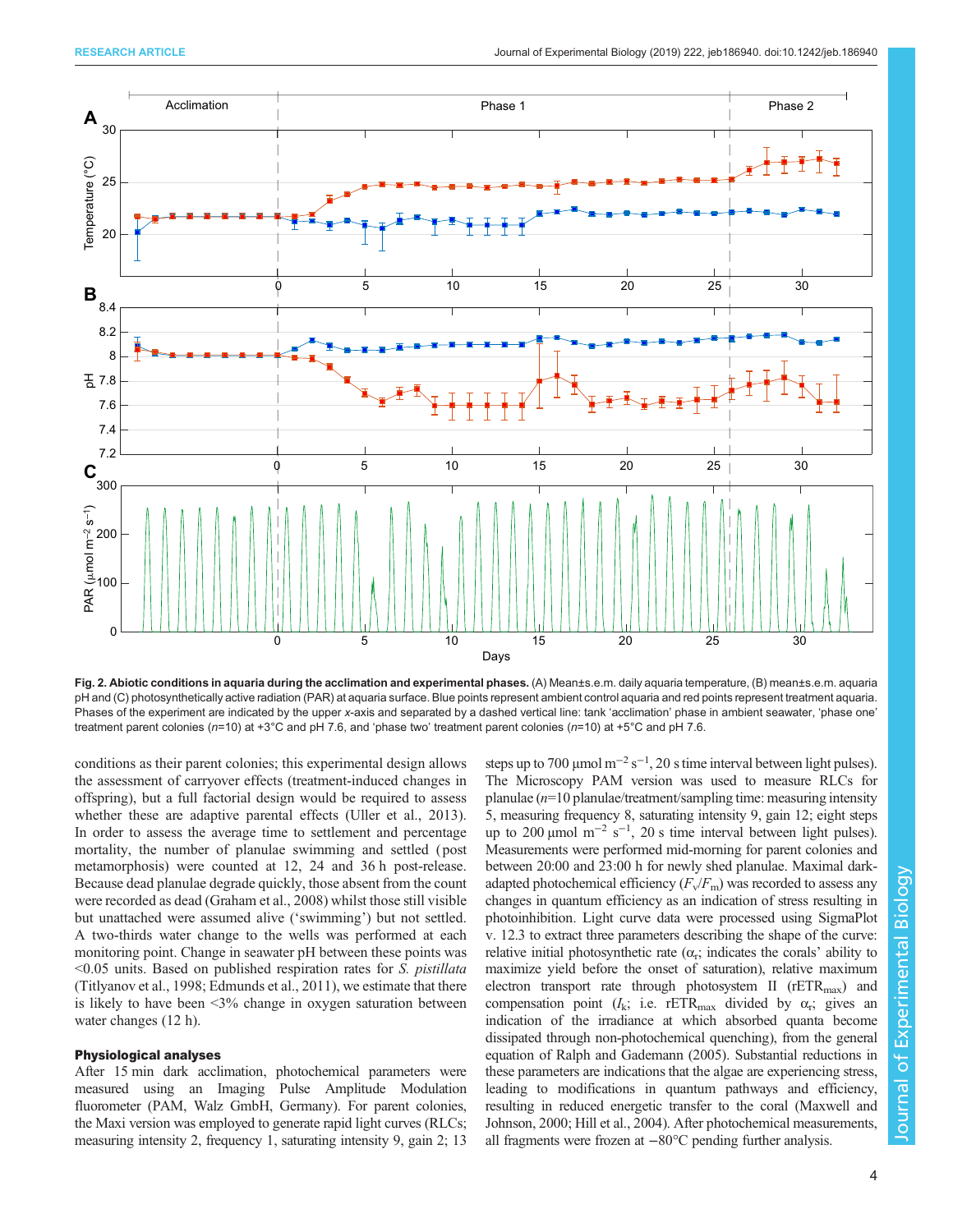Tissue was removed from frozen parent fragments using an airbrush and ice-cold buffer solution  $(100 \text{ mmol } l^{-1}$  sodium phosphate, 0.1 mmol  $l^{-1}$  EDTA, at pH 7.0, 4°C). Skeletons were retained for surface area determination using the wax dip technique [\(Stimson and Kinzie, 1991\)](#page-11-0). Tissue samples of both parents and planulae were electrically homogenized for 30 s (DIAX 100, Heidolph Instruments, Germany). Samples were centrifuged to separate host and symbiont tissues. A sub-sample  $(100 \mu l)$  of the supernatant was taken to determine host protein concentration by a colorimetric method [\(Bradford, 1976\)](#page-10-0) using a multi-scan spectrum spectrophotometer (595 nm, 450 nm, Biotek HT Synergy plate reader) and bovine serum albumin (BSA) as a standard ([Zor and](#page-11-0) [Seliger, 1996\)](#page-11-0). Protein concentration was used as a biomass and normalization index for the coral fragments and planulae. Further centrifugation and washing with filtered seawater was performed to isolate symbiont cells for cell counts (hemocytometer or flow cytometer) and photosynthetic pigment extraction; a reduction in areal cell number or cell pigmentation is diagnostic of bleaching. Pigments were extracted for 24 h in 100% acetone at 4°C in the dark and chlorophyll (chl)  $a$  and  $c_2$  concentrations were determined using a spectrophotometer (Ultrospec 2100 pro) following the equations of [Jeffrey and Humphrey \(1975\).](#page-10-0)

# Statistical analyses

All parent data were analyzed with a linear mixed model with a restricted maximum-likelihood approach (REML) using time, treatment and their interactions as fixed factors and replicate ID as random factor. Time was treated as an ordinal factor. Nonsignificant interaction terms were removed to create the minimal adequate model. Raw data were transformed if necessary to achieve a normal distribution as tested with a Shapiro–Wilk test. Post hoc results are derived from Tukey's HSD test. Planulae data were analyzed with a two-way ANOVA, except for the planulae PAM data. This dataset was analyzed via univariate non-parametric Wilcoxon/Kruskal–Wallis tests for each factor, because normality could not be achieved for a multivariate parametric test. Post hoc results for the time factor are based on non-parametric comparisons for each pair using the Wilcoxon method. Human error meant that on each sampling day, the replicate sample number for symbiont

Table 2. Statistical output of parent colony physiology parameters

density cell counts was reduced to two for one treatment. Therefore, although some data relating to this parameter are presented, statistical analyses could not be conducted. All analysis was performed with the software JMP v.11.2.1 (SAS Institute, Cary, NC, USA).

The number of planulae released was summed for each treatment and this number was compared between the two discrete counting periods. Data were square-root transformed. A mixed model was applied with month and treatment set as nominal factors, and aquarium number as a random factor.

# RESULTS

# Treatment response

# Parent colonies

All photochemical parameters significantly decreased with time from the first to the last sampling  $(F_v/F_m=6.7\%$ , rETR<sub>max</sub>=72%,  $\alpha_r$ =6.6%,  $I_k$ =69.5%; Table 2, [Fig. 3](#page-5-0)). None of these parameters were significantly impacted by treatment as a main factor. OWA treatment significantly affected parent colonies on day 25, in the form of decreased  $F_v/F_m$ ,  $I_k$  and rETR<sub>max</sub>, compared with ambient colonies [\(Fig. 3\)](#page-5-0). These interactions of time and treatment resulted in significant interdependence in all photochemical parameters except  $\alpha_r$ . The total number of planulae released significantly increased  $(F_{1,9}=10.061, P=0.0113)$  between the first counting period in March (131±132 planulae per aquaria) and April (490± 431 planulae per aquaria). This increase occurred independent of treatment (ambient: 309±363 planulae per aquaria; treatment: 313± 379 planulae per aquaria;  $F_{1,9}$ =0.013, P=0.91). Symbiont cell abundance normalized to surface area was significantly lower in the OWA treatment (22% lower,  $F_{3,53,65}$ =4.394, P=0.01) and displayed a 36% decrease with time across all colonies  $(F_{1,17,29}=6.903)$ ,  $P=0.02$ ; Table 2, [Fig. 3](#page-5-0)). Chlorophyll concentration did not statistically change with time (day 0:  $7.52 \pm 1.02$  pg total chl cell<sup>-1</sup>; day 33:  $5.63 \pm 0.60$  pg total chl cell<sup>-1</sup>) or between treatments (ambient:  $6.72 \pm 1.11$  pg total chl cell<sup>-1</sup>; OWA:  $7.49 \pm 1.36$  pg total chl cell–<sup>1</sup> ; Table 2, [Fig. 3](#page-5-0)). Host protein concentration also did not significantly change with time (day  $0: 0.90 \pm$ 0.07 mg protein cm−<sup>2</sup> ; day 33: 0.91±0.10 mg protein cm−<sup>2</sup> ) or between treatments (ambient: 0.91±0.12 mg protein cm−<sup>2</sup> ; OWA:

| Parameter              | Time                                 | Treatment                             | <b>Time</b> <sup>x</sup> Treatment   | Transformation |
|------------------------|--------------------------------------|---------------------------------------|--------------------------------------|----------------|
| $F_v/F_m$              | $F_{3.51}$ =25.375<br>$P<0.0001*$    | $F_{1.67.81} = 0.017$<br>$P=0.8973$   | $F_{3.51} = 3.655$<br>$P=0.0183*$    |                |
| $rETR_{max}$           | $F_{3.51}$ =157.833<br>$P<0.0001*$   | $F_{1.61.87} = 0.873$<br>$P = 0.3537$ | $F_{3,51}$ =4.246<br>$P=0.0094*$     | 3rd root       |
| $\alpha_{r}$           | $F_{3.54} = 8.990$<br>$P<0.0001*$    | $F_{1.17} = 4.301$<br>$P=0.0536$      | N/A                                  |                |
| $I_{\rm k}$            | $F_{3.51}$ =254.209<br>$P<0.0001*$   | $F_{1,58.29} = 0.767$<br>$P = 0.3848$ | $F_{3.51} = 7.141$<br>$P=0.0004*$    | Square root    |
| Planulae output        | $F_{1.9} = 10.061$<br>$P=0.0113*$    | $F_{1.9} = 0.0132$<br>$P=0.9110$      | $F_{1,9} = 0.2345$<br>$P = 0.6387$   | Square root    |
| Symbiont $cm^{-2}$     | $F_{3.53.65} = 4.394$<br>$P=0.0078*$ | $F_{1.17,29} = 6.903$<br>$P=0.0175*$  | N/A                                  | 3rd root       |
| Host protein $cm^{-2}$ | $F_{3.51.29} = 0.675$<br>$P=0.5712$  | $F_{1,15,49} = 1.262$<br>$P=0.2785$   | N/A                                  | 3rd root       |
| Total chl/symbiont     | $F_{3.53.23}$ =2.353<br>$P=0.0825$   | $F_{1,17.04} = 0.5153$<br>$P=0.4826$  | N/A                                  | 3rd root       |
| Chl a/chl $c_2$        | $F_{3.48.56} = 1.637$<br>$P=0.1930$  | $F_{1,64.17}=0.545$<br>$P=0.4633$     | $F_{3,48.56} = 4.874$<br>$P=0.0048*$ |                |

Sample n is 8-10 per time and treatment. Asterisks indicate statistically significant results (\*P≤0.05). N/A denotes the removal of non-significant interaction terms for a minimal adequate model. In the case of planulae output, time represents the two counting periods in March and April.  $F_v/F_m$ , maximal photochemical efficiency; rETR<sub>max</sub>, relative maximum electron transport rate;  $\alpha_r$ , initial photosynthetic rate under light-limited conditions;  $l_k$ , compensation point; chl, chlorophyll.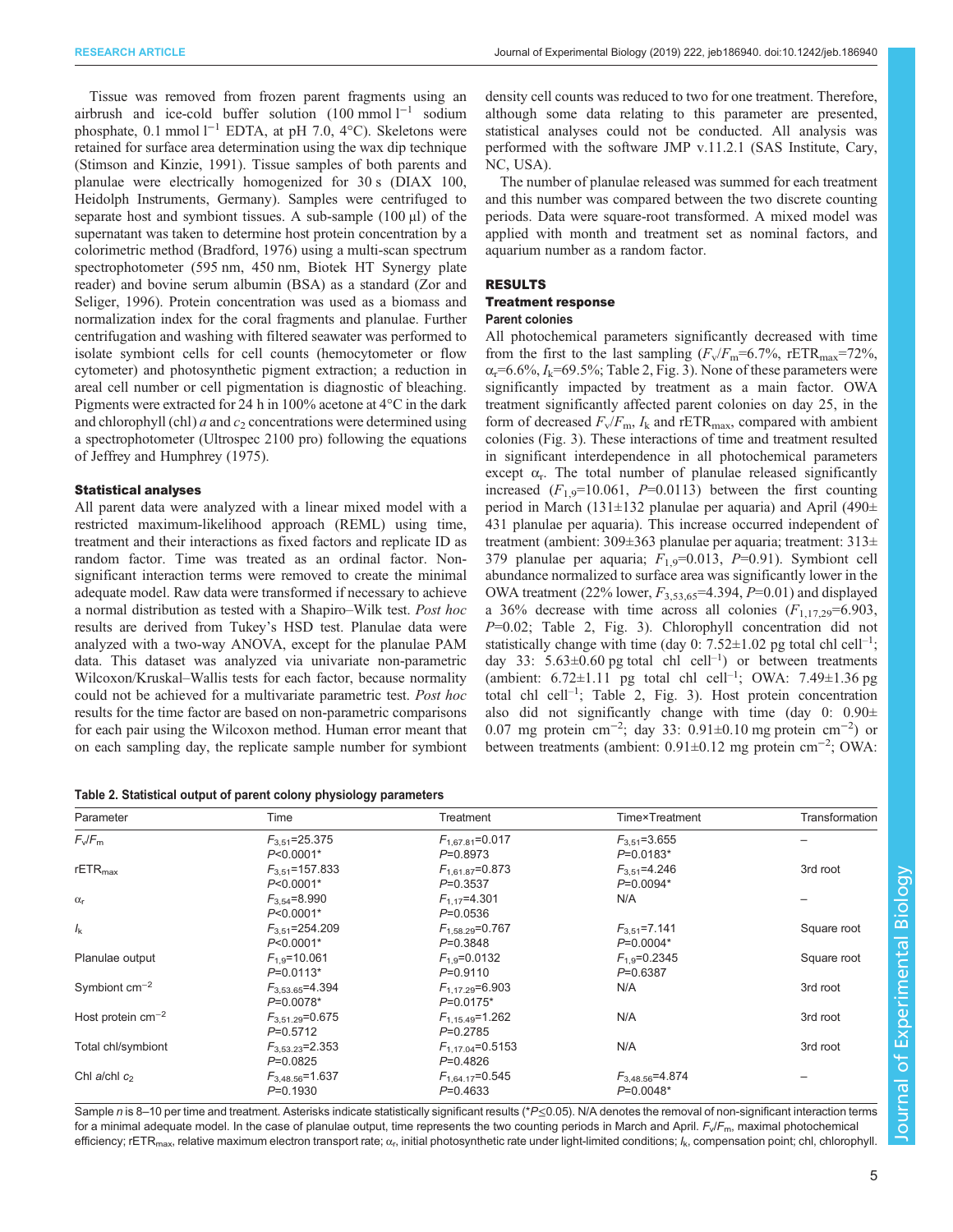<span id="page-5-0"></span>

Fig. 3. Physiological parameters repeatedly measured in all parent colonies on each sampling day (days 0, 6, 25 and 33). Data are means±s.e.m., n=8-10 colonies. Open circles represent ambient control aquaria and closed circles represent treatment aquaria. (A) Symbiont cell density, (B) host protein concentration, (C) total symbiont chlorophyll (chl a plus chl c<sub>2</sub>), (D) ratio of chl a to chl c<sub>2</sub>, (E) maximal dark-adapted photochemical efficiency (F<sub>v</sub>/F<sub>m</sub>), (F) initial photosynthetic rate under light-limited conditions ( $\alpha_r$ ), (G) relative maximum electron transport rate (rETR<sub>max</sub>) and (H) compensation point ( $l_k$ ).

0.84±0.10 mg protein cm−<sup>2</sup> ). There were no significant effects on host protein content or symbiont chlorophyll content. The ratio of chl  $a:c_2$  was significantly lower in OWA colonies compared with ambient colonies on day 33 (Fig. 3).

## Planulae

Maximal photochemical efficiency of planulae only varied significantly between OWA and ambient treatments on days 6 and 25 ([Fig. 4](#page-6-0), [Table 3\)](#page-7-0). There were no other treatment effects on the remaining photosynthetic parameters assessed in the planulae. Individual planula protein content decreased with time, but this was a consistent and not significantly different trend in both treatments (ambient: 27% decline; OWA: 36% decline). The total chlorophyll concentration normalized to symbiont cell number (total chl per cell: ambient: 8.7±0.5 pg; OWA: 8.9±0.2 pg; time factor: ambient: 5.9% increase; OWA: 19.2% increase) and the ratio of chl  $a:c<sub>2</sub>$ pigments did not appear to vary with treatment or time (chl  $a:c_2$ : ambient: 3.4±0.2; OWA: 3.3±0.1; time factor: ambient: 10.2% increase; OWA: 11.2% increase), but replicate numbers were low for these data sets. Symbiont cell number per planula was not significantly different between treatments (ambient: 5135 $\pm$ 505; OWA: 6285±6678) or through time (ambient: 16% decline; OWA: 28% decline).

Time to settlement was not significantly different between treatments  $(F_{1,28}=1.962, P=0.1328)$  or over time  $(F_{4,25}=0.534,$  $P=0.47$ ). Including all time points and treatments, planulae settled in an average time of 16 h 20 min, although many were observed to have settlement competency immediately upon release and 22% were still swimming at the end of the 36 h incubation. Sixty-one percent of planulae settled within 36 h in the ambient treatment and 66% in the OWA treatment. Settlement most often occurred on the ceramic tile, with 16% of total settlement also occurring on the well plate. Of those that settled during the observation period (36 h), the majority of planulae settled within the first 12 h (83%). Average mortality was significantly higher on day 16 (56.6±3.3%) compared with day 0 in the OWA treatment  $(0.0\pm 0.0\%)$ , but this was the only treatment effect upon settlement and mortality ([Fig. 5](#page-7-0)). Because planulae mortality was not further increased on later sampling days 25 and 33, we are currently unable to resolve the reason for this observation with a supported hypothesis. The majority of total mortality occurred within the first 12 h post-release (51%), with the percentage of new mortalities declining at 24 h (30%) and 36 h (19%).

# **DISCUSSION**

Following 5 weeks of exposure to present-day ambient and future OWA conditions, brooding colonies and planulae of S. pistillata from the GoA exhibited few significant sub-lethal treatmentinduced differences. Thus, it has been shown that at predicted endof-century temperature and acidification levels, carryover effects are not sufficiently strong to cause significant changes in GoA S. pistillata planulae. The data also show, for the first time, that these planulae have physiological tolerance to OWA. Therefore, at two short but potentially critical bottleneck life stages in terms of population number and recruitment success – namely, reproduction and juvenile development [\(Donelson et al., 2018](#page-10-0); [Richmond et al.,](#page-11-0)  $2018$ ) – S. *pistillata* in the GoA appears to be resistant to OWA conditions predicted to occur at the start of the next century [\(Krueger et al., 2017\)](#page-10-0).

# Parent colony response

OWA conditions caused a significant treatment effect in parent colonies' photochemistry only on day 25 (time×treatment effect), namely, 12%, 36% and 38% drops in  $F_v/F_m$ ,  $I_k$  and rETR<sub>max</sub>, respectively, whereas these parameters remained constant in corals maintained under ambient conditions between days 0 and 25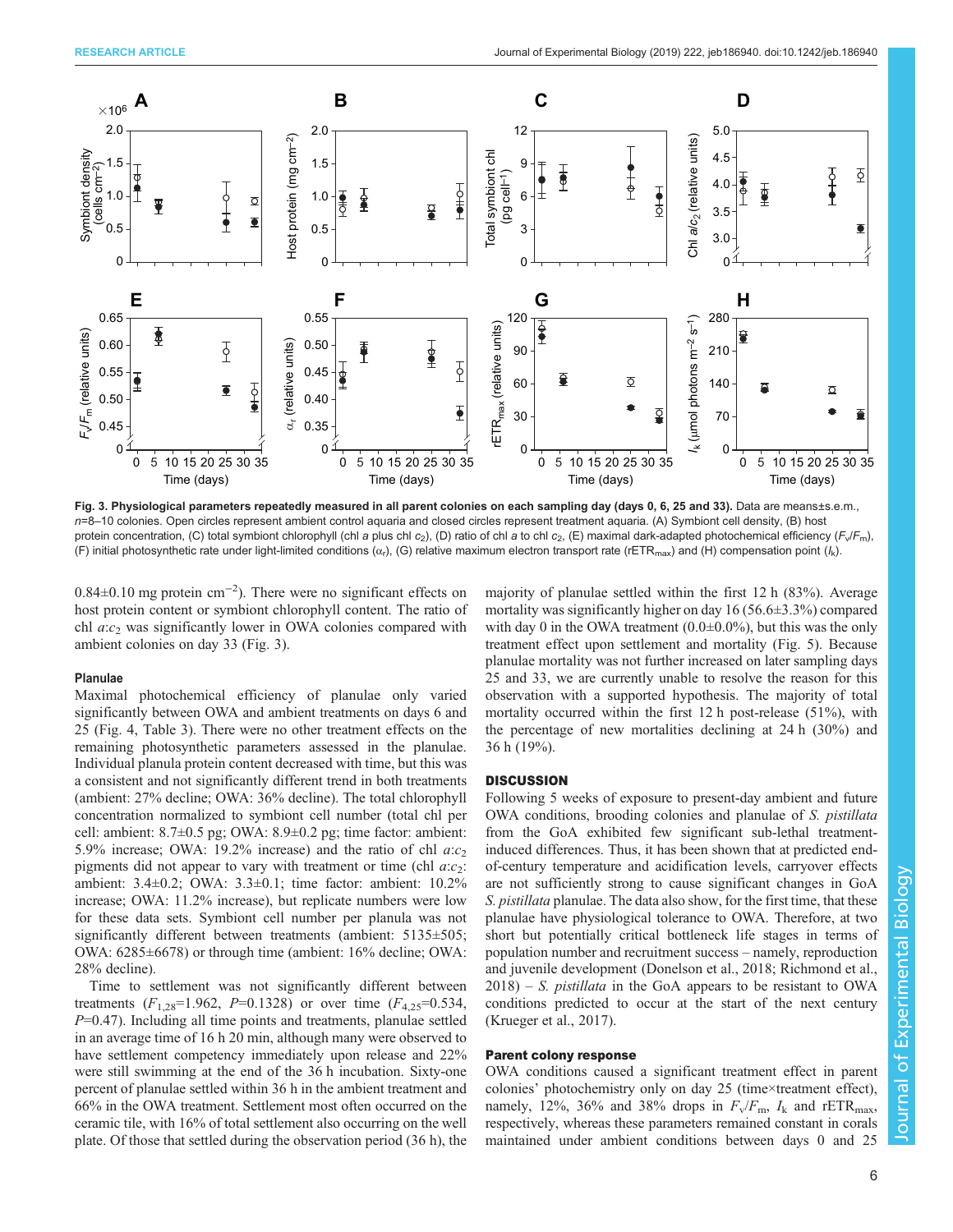<span id="page-6-0"></span>

Fig. 4. Physiological parameters measured on newly released planulae on each sampling day (days 0, 6, 16, 25 and 33). Open and closed circles represent planulae from parents in ambient control and treatment aquaria, respectively. Data are means±s.e.m., n=2–3. (A) symbiont cell density, (B) host protein concentration, (C) total symbiont chlorophyll (chl a plus chl c<sub>2</sub>), (D) ratio of chl a to chl c<sub>2</sub>, (E) maximal dark-adapted photochemical efficiency (F<sub>v</sub>/F<sub>m</sub>), (F) initial photosynthetic rate under light-limited conditions  $(\alpha_r)$ , (G) relative maximum electron transport rate (rETR<sub>max</sub>), (H) compensation point  $(l_k)$ , (I) time to settlement (h) and (J) percentage total mortality 36 h post-release.

[\(Fig. 3](#page-5-0)). If declines in these parameters were to persist as a result of OWA, the likely result would be decreased energy available to the coral colony, leading to overall reductions in growth and reproductive output. However, this treatment difference is lost on day 33 because ambient colonies also decline to the same levels as the OWA colonies ([Fig. 3\)](#page-5-0), indicating photoacclimation. This change, dependent on the experimental day, serves to highlight the importance of multiple sampling time points in manipulative studies. An experiment of similar duration with another pocilloporid species from Hawaii (Pocillopora damicornis) reported a significant reduction of approximately 25% in  $F_v/F_m$  after 45 days of treatment during the brooding phase [\(Putnam and Gates, 2015\)](#page-11-0). The former experiment used seawater pH  $(7.78\pm0.02)$  similar to that in the present study and elevated temperature by 2.4°C. After 33 days in our study, the temperature difference was 5°C and significant treatment differences in  $F_v/F_m$  were absent, attesting to the relative resistance of this pocilloporid GoA coral to OWA. Furthermore, changes to planulae output, protein and chlorophyll concentrations were not significantly dependent upon treatment effect alone.

[Jiang et al. \(2018\)](#page-10-0) conducted a thermal stress test on coral planulae from P. damicornis where the experimental temperatures were 1.8°C above ambient at the time of the experiment but within the considerable annual range (19.9–33.4°C). A positive growth response to increased temperature was suggested to result from existing phenotypic plasticity owing to variable field conditions [\(Jiang et al., 2018\)](#page-10-0). In the present experiment, treatment temperatures were also within the annual temperature range for the GoA, and it could be considered that both adult corals and planulae (see below) were already adapted to these temperatures, although they exhibit physiological resistance rather than plasticity. Annual temperature in the GoA ranges from ca. 21 to 28°C, and daily temperatures at the collection site can vary by more than 1°C [\(Fig. S1\)](http://jeb.biologists.org/lookup/doi/10.1242/jeb.186940.supplemental). Whilst recent high-resolution in situ pH data are lacking for the GoA (although see [Silverman et al., 2007\)](#page-11-0), values of 7.6 as used in the present experiment are likely beyond the present typical range ([Fig. S2](http://jeb.biologists.org/lookup/doi/10.1242/jeb.186940.supplemental); [Silverman et al., 2007\)](#page-11-0), reinforcing the conclusion of OWA resistance and refugium potential.

At the termination of the present experiment (day 33), chl  $a:c<sub>2</sub>$ and  $\alpha_r$  were lower in the OWA treatment, yet the mechanism as to how OWA impacts these parameters is unknown. In addition, symbiont density was significantly lower (by 27%) in the OWA treatment on day 33 compared with ambient conditions [\(Fig. 3\)](#page-5-0). This may be a sign of initial bleaching or continuing acclimation; a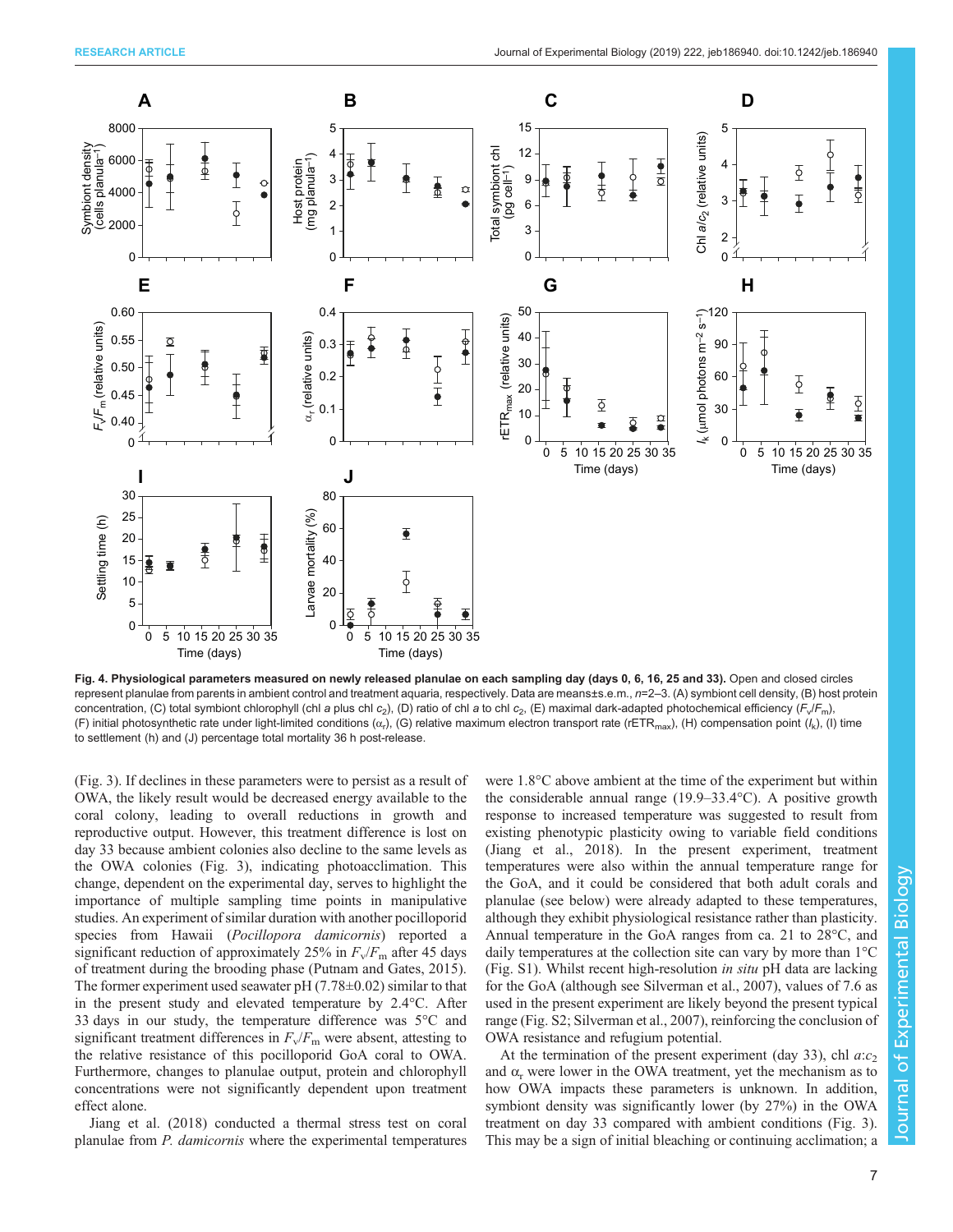| Parameter            | Time                   | Treatment                      | <b>Time</b> <sup>x</sup> Treatment |
|----------------------|------------------------|--------------------------------|------------------------------------|
| $F_v/F_m$            | $X^2$ (4, N=98)=14.636 | $X^2$ (1, N=98)=3.055          | N/A                                |
|                      | $P=0.0055*$            | $P=0.0805$                     |                                    |
| $rETR_{max}$         | $X^2$ (4, N=98)=18.209 | $X^2$ (1, N=98)=9.796          | N/A                                |
|                      | $P=0.0011*$            | $P=0.0017*$                    |                                    |
| $\alpha_{\rm r}$     | $X^2$ (4, N=98)=13.748 | $X^2$ (1, N=98)=1.260          | N/A                                |
|                      | $P=0.0081*$            | $P=0.2616$                     |                                    |
| $l_{\rm k}$          | $X^2$ (4, N=96)=3.729  | $X^2$ (1, N=96)=5.464          | N/A                                |
|                      | $P=0.4440$             | $P=0.0194*$                    |                                    |
| Host protein/planula | $F_{4.25} = 4.348$     | $F_{1,28} = 0.301$             | N/A                                |
|                      | $P=0.0087*$            | $P=0.5883$                     |                                    |
| Total chl/cell       | $F_{3,20} = 0.421$     | $F_{1,22}$ =0.029 <sup>‡</sup> | N/A                                |
|                      | $P=0.7402$             | $P=0.8675$                     |                                    |
| Chl a/chl $c_2$      | $F_{3,20}$ =1.527      | $F_{1,22} = 1.309^{\ddagger}$  | N/A                                |
|                      | $P=0.2316$             | $P=0.3007$                     |                                    |
| Time to settlement   | $F_{4.25} = 0.534$     | $F_{1,28} = 1.962$             | N/A                                |
|                      | $P=0.4720$             | $P=0.1328$                     |                                    |
| Mortality            | $F_{4.4} = 24.111$     | $F_{1,1}$ =1.111               | $F_{4.4} = 5.778$                  |
|                      | $P \le 0.0001*$        | $P=0.3044$                     | $P=0.0029*$                        |

<span id="page-7-0"></span>

Asterisks indicate statistically significant results (\*P≤0.05). N/A denotes where non-significant interaction terms were removed to create the minimal adequate model. No data transformations were required.  $F_v/F_m$ , maximal photochemical efficiency; rETR<sub>max</sub>, relative maximum electron transport rate;  $\alpha_r$ , initial photosynthetic rate under light limited conditions; I<sub>k</sub>, compensation point; chl, chlorophyll; mortality, average number of planulae dead after 36 h incubation.  $\overline{P}$ Day 0 excluded from the analysis owing to low n.

longer experiment would be required to resolve this point. Significantly reduced symbiont density contrasts with other 4-week experiments on this species from the GoA, which have not shown significant effects of up to 6°C warming on adult coral physiology [\(Bellworthy and Fine, 2017](#page-10-0)). Additionally, a previous 6-week OWA combination treatment (2°C above long-term summer maximum, pH 7.8) during peak reproductive season did not alter symbiont density or  $F_v/F_m$  of the same GoA species ([Krueger et al.,](#page-10-0) [2017](#page-10-0)). Therefore, the observed photochemical and symbiont density changes in this case more likely represent positive physiological acclimation to seawater temperature increase [\(Suggett and Smith, 2011\)](#page-11-0). Nevertheless, if decreasing cell density represents the onset of bleaching here, it may have significant impacts on reproductive output [\(Baird and Marshall,](#page-10-0) [2002](#page-10-0)) seen only with multi-year experiments. Furthermore, there are other fundamental physiological processes in corals such as nutrient uptake ([Godinot et al., 2011](#page-10-0)), calcification and respiration, as well as changes in gene expression ([Kaniewska et al., 2012; Kurihara](#page-10-0) [et al., 2018\)](#page-10-0), that may significantly impact corals under OWA, yet these were not measured in the present study.

# Planulae response

At no time point did we observe significant treatment-dependent differences in planulae physiology or time to settlement. This contrasts with Porites astreoides planulae from Florida for which elevated temperature (33°C) significantly increased the median number of planulae that metamorphosed within 24 h post-release from 0% to 7% ([Edmunds et al., 2001](#page-10-0)). Reduced time to settlement would reduce reef connectivity because planulae would settle closer to their origin ([Figueiredo et al., 2014](#page-10-0)). In the present study, average time to settlement was not significantly affected by OWA. There was a trend towards increased average time to settlement towards the end of the experiment, but this was not significant and occurred in both treatments ([Fig. 4](#page-6-0)), suggesting this is a natural trend towards the seasonal peak. In contrast to modeling efforts ([Figueiredo et al.,](#page-10-0) [2014\)](#page-10-0), the lack of treatment-induced changes implies that reef connectivity would not change as a result of future OWA. The range of connectivity of the GoA refugium to more southern reefs specifically warrants further research.

During phase two, under more extreme OWA conditions, trends towards decreased protein and symbiont cell number per planula





planulae settled (black), swimming (gray) and absent/dead (white) after 36 h incubation immediately upon release. (A) Ambient control; (B) ocean warming and acidification treatment. Data represent total % from three replicates per time point.

ournal of Experimental Biology Journal of Experimental Biology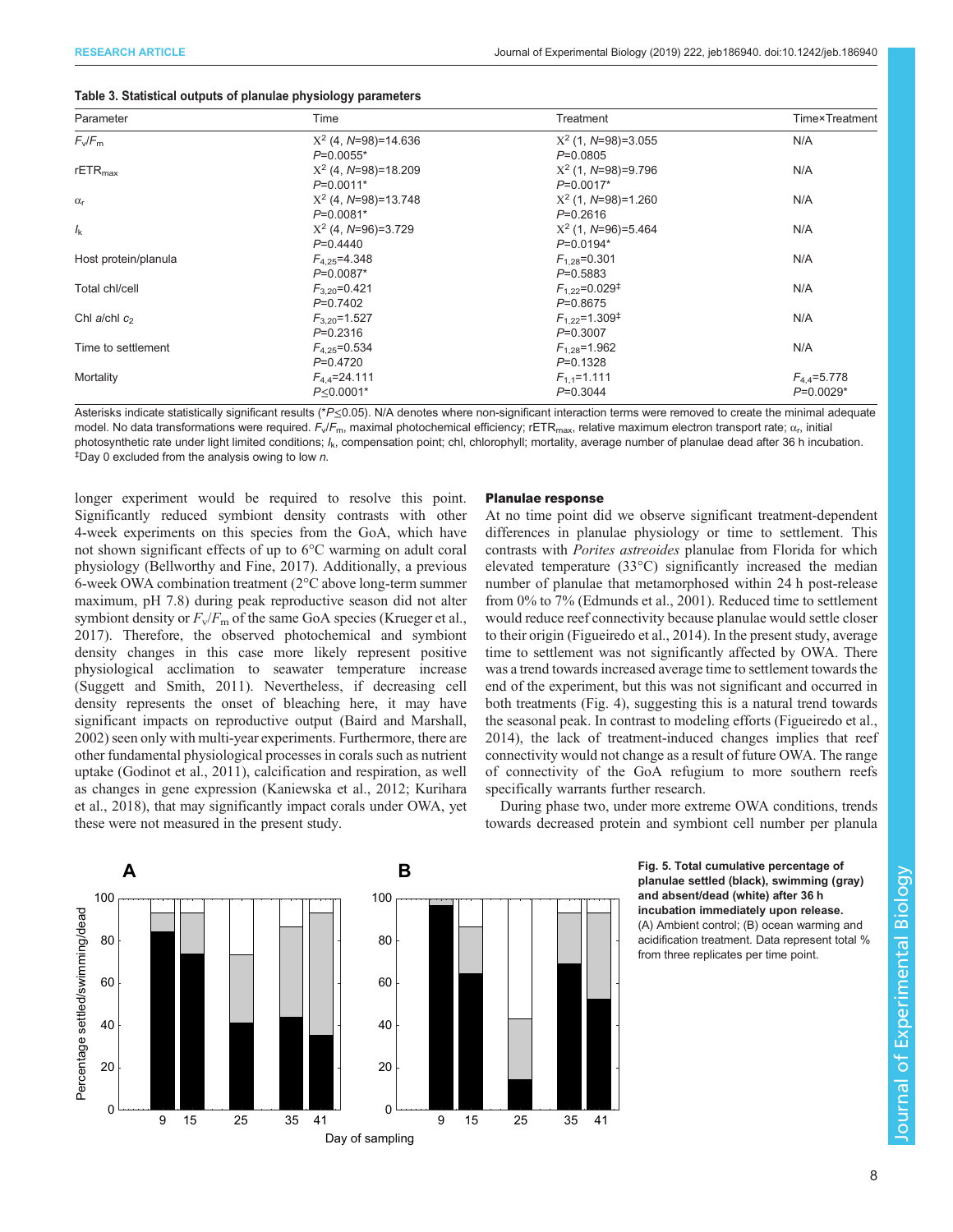together with lowered rETR<sub>max</sub> and  $I_k$  can be seen in [Fig. 4.](#page-6-0) Although these results are not significant, longer exposure to OWA may increase the magnitude of these differences so that they become biologically relevant with downstream impacts on early development such as linear growth or polyp budding, as seen in P. damicornis from Luhuitou reef, South China Sea [\(Jiang et al.,](#page-10-0) [2018](#page-10-0)). On the time scale of the present experiment, retention of planulae size ( protein concentration), symbiont cell number and pigment concentration indicates sustained parental investment under OWA. Changes in parental investment in terms of the aforementioned resources have been found in response to environmental conditions in other species. For example, eggs produced by the coral reef damselfish Acanthochromis polyacanthus were 19% smaller and significantly shorter and lighter at hatching when the parents were maintained at +3°C above ambient compared with the control ([Donelson et al., 2018\)](#page-10-0). Despite the few statistically significant results, the current data do indicate initial changes that may decrease parental energy budget if they persisted, i.e. OWA decreased symbiont density and  $F_v/F_m$ , which would eventually reduce the energy available for reproduction and therefore parental investment.

In this experiment, the general lack of systematic and significant treatment effects in planulae leads to the conclusion that the coral planulae did not show physiological plasticity and essentially resisted 'stressful' OWA conditions. A lack of significant physiological changes in response to future ocean conditions has previously been shown in adult corals in the GoA [\(Fine et al., 2013](#page-10-0); [Bellworthy and Fine, 2017\)](#page-10-0). However, this is the first empirical evidence that planulae also display similar environmental robustness. The average treatment seawater temperature during phase two  $(26.6 \pm 1.1^{\circ} \text{C})$  exposed corals to temperatures highly uncharacteristic for the peak reproductive period and spring season when the experiment was conducted. Even though few S. *pistillata* planulae are still released at these temperatures in July in the GoA [\(Shefy et al., 2018\)](#page-11-0), the recruitment success during the summer is as yet unknown and the shift in thermal regime may yet prove to be detrimental. Therefore, although the null results of this study further highlight the resistance of GoA corals to acute OWA, the chronic and post-settlement impacts of environmental change may play a significant role in population dynamics. For example, P. astreoides planulae from the Caribbean settled under heat stress had significantly higher post-settlement mortality when returned to ambient conditions compared with control planulae ([Ross et al.,](#page-11-0) [2013](#page-11-0)). This result occurred despite no initial effect of warmer temperatures on metamorphosis, photochemical efficiency or presettlement survival [\(Ross et al., 2013](#page-11-0)). In addition, slower linear extension under reduced pH puts new coral recruits at higher predation risk for longer until they move beyond particular size thresholds, indirectly increasing mortality as a result of OA [\(Doropoulos et al., 2012\)](#page-10-0).

It is important to assess the range of phenotypes produced, but such comparisons are difficult because most studies only report the mean phenotype ([Donelson et al., 2018\)](#page-10-0). Variation in planulae physiological parameters ranged from 2- to 6-fold in this study. For example, chl a per symbiont cell ranged from 4.38 to 12.64 pg, a 2.9-fold difference. In addition, symbiont cell counts varied 5.7-fold and  $F_v/F_m$  varied 3.8-fold. This observation indicates the use of a bet-hedging strategy, i.e. producing offspring with various phenotypes to increase likelihood of survival and recruitment in an unpredictable environment ([Crean and Marshall, 2009](#page-10-0); [Chamberland et al., 2017](#page-10-0)), as has been reported for other coral species ([Gaither and Rowan, 2010](#page-10-0); [Cumbo et al., 2013\)](#page-10-0).

Specifically, *S. pistillata* in the GoA is found across a large depth range from 0 to 70 m and behaves like an opportunistic 'r-selected' species, colonizing environments where other coral species do not [\(Loya, 1976\)](#page-10-0). Furthermore, the GoA is a high-latitude reef with a ca. 7°C annual temperature range, and planulae are released across almost this entire temperature gradient. Therefore, it is hypothesized that S. pistillata uses bet-hedging, producing a wide range of offspring phenotypes to minimize the risks associated with an unpredictable environment. This may, in part, contribute to the success of this species in this region in terms of abundance and environmental plasticity.

## Carryover effects of OWA

Owing to the lack of treatment-induced changes in planulae physiology, recruitment and reproductive output, carryover effects were absent in this study for the assessed biological parameters. Therefore, it can be postulated that these parameters will not contribute significant population bottlenecks (number of planulae and recruits) under OWA in this region. However, it must be borne in mind that these processes can be affected by a number of other factors expected to change in future oceans. For example, the chemical cues required for metamorphosis may be blocked by sedimentation, and reduced water quality ( pollutants) can impact reproductive and recruitment success [\(Richmond et al., 2018](#page-11-0) and references within). It is therefore vital to remove local-scale impacts in order to enable the maintenance of recruitment rates under OWA. Furthermore, in order to draw well-informed conclusions concerning carryover effects and potential bottleneck stages, future experiments should include survivorship in later life stages, time to sexual maturity, growth rate, and reproduction and fecundity in the subsequent generation(s).

Adaptive parental effects are more likely to occur where the parental environment is well correlated with the offspring environment [\(Marshall and Uller, 2007](#page-10-0); [Burgess and Marshall,](#page-10-0) [2011, 2014](#page-10-0); [Uller et al., 2013](#page-11-0)). For offspring likely to disperse into a considerably different environment, high phenotypic diversity between individuals is more likely to be selected for ('bet-hedging'; [Burgess and Marshall, 2014\)](#page-10-0). This is particularly relevant in the Red Sea, where the latitudinal temperature gradient is steep. For the present study, seawater pH and temperature data from the time of parent colony collection are known [\(Fig. S2\)](http://jeb.biologists.org/lookup/doi/10.1242/jeb.186940.supplemental). However, it is acknowledged that, at present, model predictions of coral planulae dispersal ranges are inaccurate ([Bode et al., 2018\)](#page-10-0). Therefore, understanding the autocorrelation between parental and coral planulae environments poses a severe challenge for which more data pertaining to the biophysical characteristics of planulae and hydrodynamic models must first be acquired ([Bode et al.,](#page-10-0) [2018\)](#page-10-0). This knowledge may then be incorporated into dispersal models, which will also be of high importance in identifying other climate change reef refugia.

In contrast, it has also been suggested that acute environmental perturbations are unlikely to result in parental effects ([Galloway,](#page-10-0) [2005\)](#page-10-0). Such unpredictable, random events are unlikely to select for phenotypic change in offspring ([Galloway, 2005\)](#page-10-0) because altering offspring phenotype to increase fitness during acute environmental changes may well have a negative effect when the former environment returns ([Galloway, 2005](#page-10-0)). This may, in part, explain the lack of carryover effects in the present study because increased temperature and lowered  $pH_T$  would appear as a relatively shortterm, anomalous event. Alternatively, it can also be suggested that because the current S. pistillata phenotype persists under this level of OWA, there is no demand to alter planulae phenotype. It is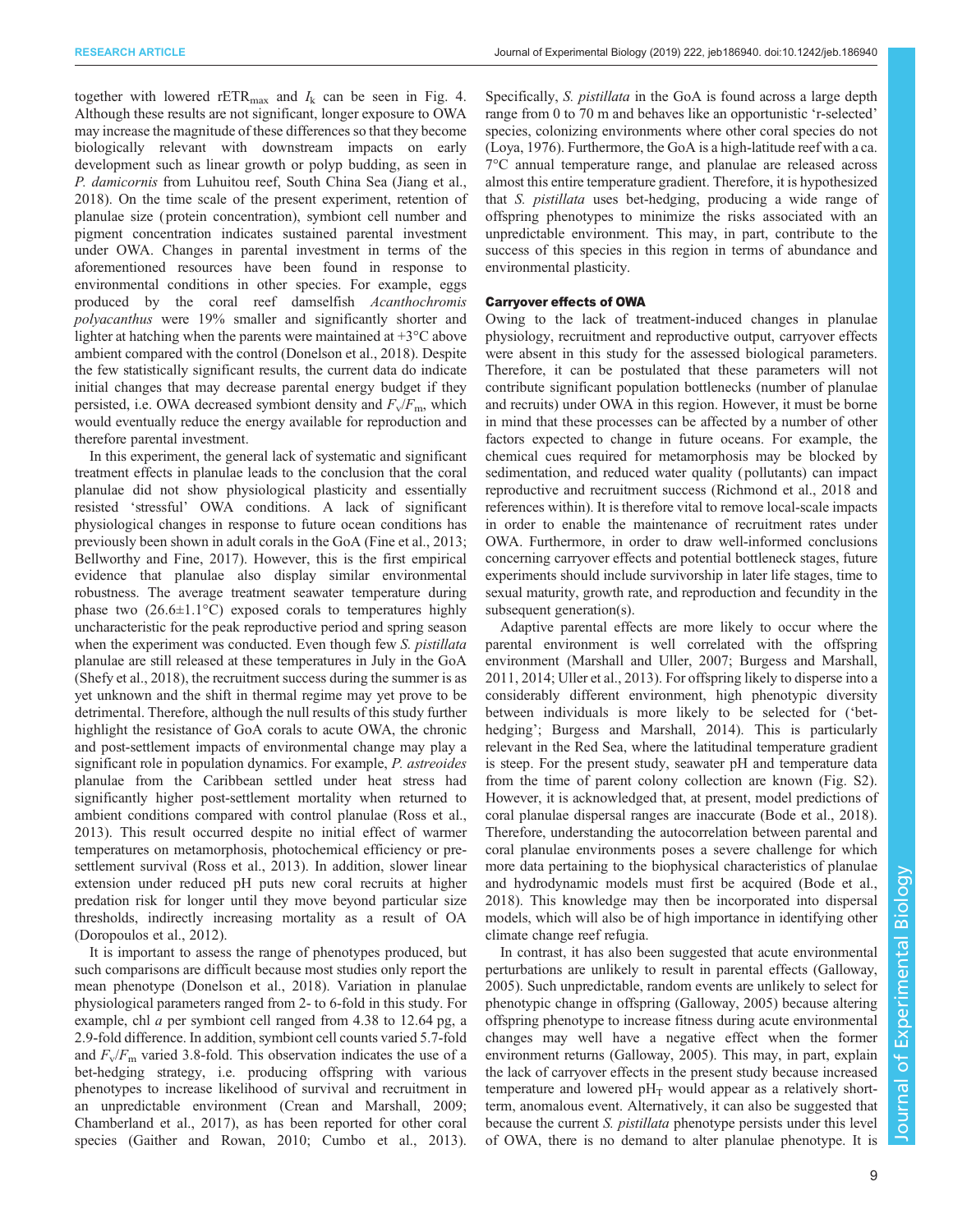therefore required that experiments with long-term (years) acclimation to future ocean conditions become a research priority. With ongoing climate change, increased frequency of marine heat waves [\(Frölicher et al., 2018\)](#page-10-0) and decreasing global pH ([IPCC,](#page-10-0) [2014](#page-10-0)), the cue for parental effects in successive generations may present itself.

## Temporal changes

Significant changes in physiology were measured with time through the experiment, particularly in the photochemistry. These changes occurred in both treatment and ambient conditions and therefore are not OWA effects. Although not measured, it is assumed that the shallow aquaria had higher UV levels compared with the collection depth. The corals appear to continuously acclimate to the higher UV level during the experiment, resulting in the photochemical changes through time. In order to avoid this confounding influence, longer acclimation periods are required than used here (9 days). However, isolating brooding colonies long term in individual experimental aquaria will likely lead to decreased planulae number (decreased output and reduction in experimental material) and/or a concurrent increase in self-fertilization.

Increased number of planulae coincided with progression towards peak release season in field colonies [\(Shefy et al., 2018\)](#page-11-0). Typical seasonal increase was also observed under future ocean conditions and observed in a previous ocean acidification study on this species ([Grinblat et al., 2018](#page-10-0)). In the present study, there was an associated significant decline in per planulae protein content towards the timing of peak planulae production. Assuming that biochemical composition of planulae is consistent across seasons, as has been reported for the soft coral Heteroxenia fuscescens ([Ben-](#page-10-0)[David-Zaslow and Benayahu, 2000\)](#page-10-0), this represents a decrease in per offspring investment. In the present study, declining protein content did not affect settlement success or survival rates. However, owing to reduced reserves, smaller S. pistillata planulae have a shorter pelagic survival time [\(Isomura and Nishihira, 2001\)](#page-10-0), and this may thereby lead to more localized planulae settlement during the peak of the season. The full seasonal change in planulae biochemistry and settlement behavior is yet to be investigated in this species, which releases planulae from December to August, encompassing the full ambient temperature in the GoA.

Release-day-dependent differences in individual growth rate and organic content have been reported in the barnacle Semibalanus balanoides ([Jarrett, 2003\)](#page-10-0). In addition, release-day-dependent differences in mortality,  $F_v/F_m$  and respiration rates in response to elevated  $P_{\text{CO}_2}$  have been observed in coral planulae [\(Cumbo et al.,](#page-10-0) [2013](#page-10-0)). We suggest that this would be a fruitful direction for future research, elucidating the energetic demands required to reproduce in this way.

# A note on experimental design

Cross-generational experiments are not new to ecology, but they are relatively new in coral species. As such, the experimental design implemented should face strict standardization ([Donelson et al.,](#page-10-0) [2018;](#page-10-0) [Torda et al., 2017](#page-11-0)). Firstly, in order to make inferences about population trends, measures of absolute and relative fitness are needed ([Burgess and Marshall, 2011](#page-10-0)). Furthermore, directional maternal effects are more strongly selected for when parental colonies are able to predict the offspring environment ([Torda et al., 2017](#page-11-0)); where the environment is variable, producing a range of phenotypes (bet-hedging) instead may increase fitness [\(Burgess and Marshall,](#page-10-0) [2014\)](#page-10-0). In order to better predict parental/carryover effects, the correlation between the parental and offspring environment should be

known [\(Burgess and Marshall, 2011\)](#page-10-0). For coral studies, this not only means the collection of *in situ* data, but also first requires improving the accuracy of dispersal models [\(Bode et al., 2018\)](#page-10-0).

Typically ( present study included), coral planulae are pooled from multiple parental genotypes ([Putnam and Gates, 2015; Ritson-](#page-11-0)[Williams et al., 2016](#page-11-0); [Jiang et al., 2018](#page-10-0); [Bergman et al., 2018](#page-10-0); [Puisay et al., 2018](#page-11-0)). This not only removes the direct traceability of parental origin and therefore colony condition, but also may result in significant cohort differences with time or treatment simply because different parent colonies contribute more or less planulae at discrete sampling points. The reasons for pooling planulae are likely due to the variable, unpredictable and limited planulae output. Possible solutions include increasing the size and number of parent colonies sampled and thereby increasing the likelihood that enough colonies will produce sufficient planulae for all analyses. In addition, it may be necessary to increase the number of sampling nights in order to achieve the required level of reproducibility  $(n)$ . This suggestion is, however, complicated by studies that conclude there are significant differences in planulae phenotype on consecutive release nights (e.g. [Cumbo et al., 2013\)](#page-10-0).

One fundamental caveat remains for many biochemical measurements of coral planulae and gametes: current methods often do not permit the physiological assessment of single larvae and thus do not report the true range of individual physiological plasticity. For most studies, assessed biochemical variables consequently represent averaged values (e.g.  $n=10$  in this study) and will thus be already closer to the overall population mean, limiting the assessment of the full range of individual responses.

### Conclusions

This experiment did not find significant positive (i.e. acclimation) or negative carryover effects in the coral *S. pistillata* in the GoA under end-of-century predicted levels of OWA. Furthermore, planulae from this population showed similar physiology irrespective of the environment, with a wide phenotypic range within a single cohort. Specifically, S. pistillata planulae were resistant in terms of their settlement, physiology and survival, even when parents were exposed to severe OWA during the gamete maturation, fertilization and brooding period. The findings are likely an indirect result of the selection process that took place in the warm Southern Red Sea when corals repopulated the region after the last glacial maximum. Our findings therefore add support to the emerging hypothesis that the GoA may serve as a climate change coral refuge ([Fine et al., 2013\)](#page-10-0).

#### Acknowledgements

Thanks are extended to Red Sea Simulator aquarium technician Dror Komet for assistance in the technical maintenance of the system and SCUBA diving tasks. Dr Emma Gibbin is thanked for helpful comments and discussion on the manuscript. Further, we thank Tom Shlesinger for providing the *in situ* temperature data in [Fig. S2.](http://jeb.biologists.org/lookup/doi/10.1242/jeb.186940.supplemental) We also thank other members of staff at the IUI who assisted in this project. Two reviewers significantly contributed to the improvement of the manuscript.

# Competing interests

The authors declare no competing or financial interests.

#### Author contributions

Conceptualization: J.B., T.K., M.F.; Methodology: J.B., T.K.; Formal analysis: J.B., M.M., T.K.; Investigation: J.B., M.M.; Resources: M.F.; Data curation: J.B., T.K.; Writing - original draft: J.B., M.M.; Writing - review & editing: J.B., T.K., A.M., M.F.; Supervision: T.K., A.M., M.F.; Funding acquisition: M.F.

#### Funding

Partial funding was provided by the Israel Science Foundation [grant no. 1794/16] and the United States–Israel Binational Science Foundation [grant no. 2016403] to M.F.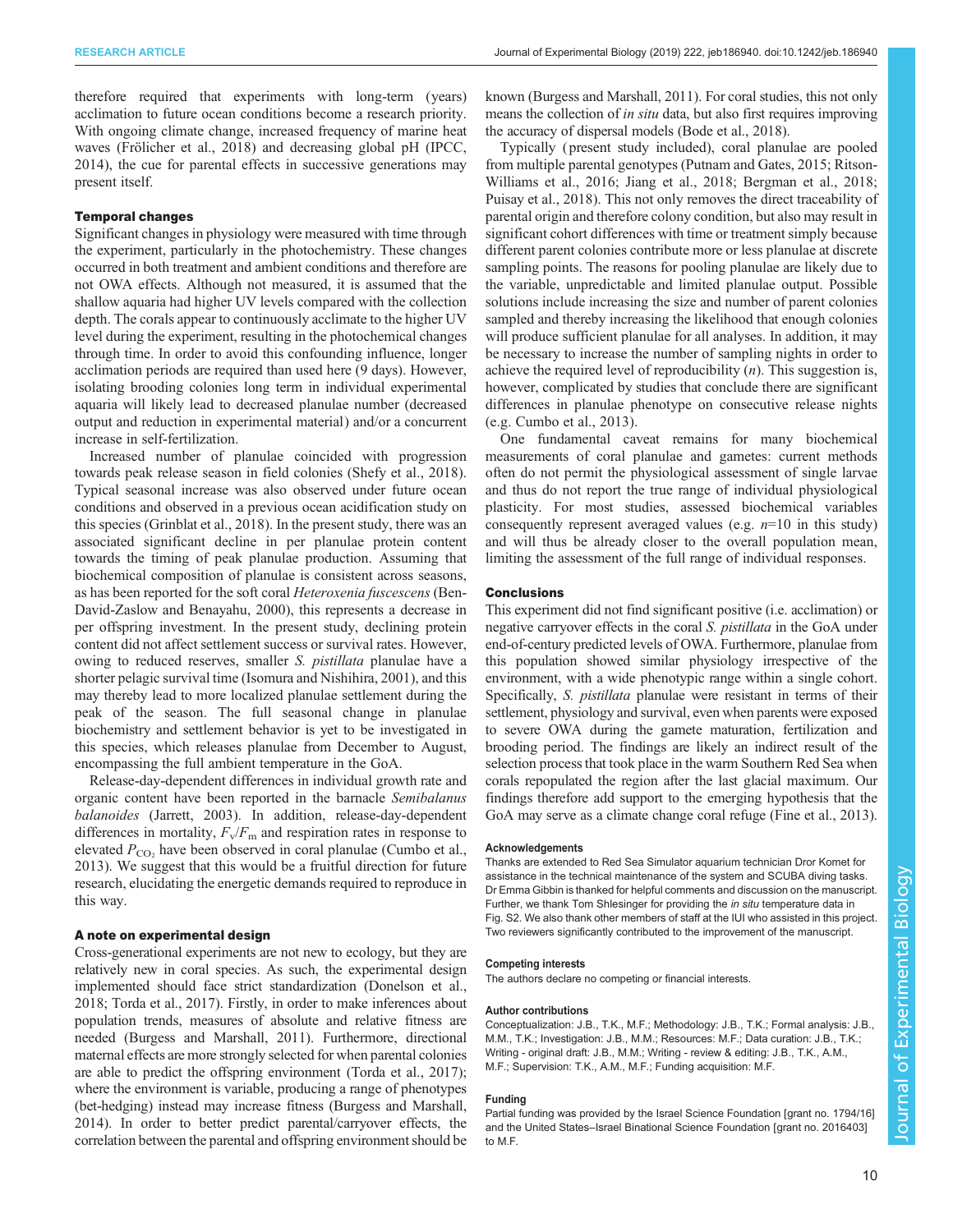#### <span id="page-10-0"></span>Supplementary information

Supplementary information available online at <http://jeb.biologists.org/lookup/doi/10.1242/jeb.186940.supplemental>

#### References

- Baird, A. H. and Marshall, P. A. [\(2002\). Mortality, growth and reproduction in](https://doi.org/10.3354/meps237133) [scleractinian corals following bleaching on the Great Barrier Reef.](https://doi.org/10.3354/meps237133) Mar. Ecol. Prog. Ser. 237[, 133-141.](https://doi.org/10.3354/meps237133)
- Bellworthy, J. and Fine, M. [\(2017\). Beyond peak summer temperatures, branching](https://doi.org/10.1007/s00338-017-1598-1) [corals in the Gulf of Aqaba are resilient to thermal stress but sensitive to high light.](https://doi.org/10.1007/s00338-017-1598-1) Coral Reefs 36[, 1071-1082.](https://doi.org/10.1007/s00338-017-1598-1)
- Bellworthy, J. and Fine, M. [\(2018\). The Red Sea Simulator: a high-precision](https://doi.org/10.1002/lom3.10250) [climate change mesocosm with automated monitoring for the long-term study of](https://doi.org/10.1002/lom3.10250) coral reef organisms. [Limnol. Oceanogr. Methods](https://doi.org/10.1002/lom3.10250) 16, 367-375.
- [Ben-David-Zaslow, R. and Benayahu, Y.](https://doi.org/10.1002/1097-010X(20001101)287:6%3C401::AID-JEZ1%3E3.0.CO;2-4) (2000). Biochemical composition, [metabolism, and amino acid transport in planula-larvae of the soft coral](https://doi.org/10.1002/1097-010X(20001101)287:6%3C401::AID-JEZ1%3E3.0.CO;2-4) [Heteroxenia fuscescens](https://doi.org/10.1002/1097-010X(20001101)287:6%3C401::AID-JEZ1%3E3.0.CO;2-4). J. Exp. Zool. 287, 401-412.
- [Bergman, J. L., Harii, S., Kurihara, H. and Edmunds, P. J.](https://doi.org/10.3389/fmars.2018.00051) (2018). Behavior of [brooded coral larvae in response to elevated](https://doi.org/10.3389/fmars.2018.00051)  $pCO_2$ . [Front. Mar. Sci.](https://doi.org/10.3389/fmars.2018.00051) 5, 51.
- [Bode, M., Bode, L., Choukroun, S., James, M. K. and Mason, L. B.](https://doi.org/10.1371/journal.pbio.2005964) (2018). [Resilient reefs may exist, but can larval dispersal models find them?](https://doi.org/10.1371/journal.pbio.2005964) PLoS Biol. 16[, e2005964.](https://doi.org/10.1371/journal.pbio.2005964)
- Bradford, M. M. [\(1976\). A rapid and sensitive method for the quantitation of](https://doi.org/10.1016/0003-2697(76)90527-3) [microgram quantities of protein utilizing the principle of protein-dye binding.](https://doi.org/10.1016/0003-2697(76)90527-3) Anal. [Biogeochem.](https://doi.org/10.1016/0003-2697(76)90527-3) 72, 248-254.
- Burgess, S. C. and Marshall, D. J. [\(2011\). Temperature-induced maternal effects](https://doi.org/10.1242/jeb.054718) [and environmental predictability.](https://doi.org/10.1242/jeb.054718) J. Exp. Biol. 214, 2329-2336.
- [Burgess, S. C. and Marshall, D. J.](https://doi.org/10.1111/oik.01235) (2014). Adaptive parental effects: the [importance of estimating environmental predictability and offspring fitness](https://doi.org/10.1111/oik.01235) [appropriately.](https://doi.org/10.1111/oik.01235) Oikos 123, 769-776.
- [Chamberland, V. F., Latijnhouwers, K. R. W., Huisman, J., Hartmann, A. C. and](https://doi.org/10.1098/rspb.2017.0852) Vermeij. M. J. A. [\(2017\). Costs and benefits of maternally inherited algal](https://doi.org/10.1098/rspb.2017.0852) [symbionts in coral larvae.](https://doi.org/10.1098/rspb.2017.0852) Proc. R. Soc. B Biol. Sci. 284, 20170852.
- Crean, A. J. and Marshall, D. J. [\(2009\). Coping with environmental uncertainty:](https://doi.org/10.1098/rstb.2008.0237) [dynamic bet hedging as a maternal effect.](https://doi.org/10.1098/rstb.2008.0237) Philos. Trans. R. Soc. B Biol. Sci. 364, [1087-1096.](https://doi.org/10.1098/rstb.2008.0237)
- [Cumbo, V. R., Edmunds, P. J., Wall, C. B. and Fan, T.-Y.](https://doi.org/10.1007/s00227-013-2280-y) (2013). Brooded coral [larvae differ in their response to high temperature and elevated](https://doi.org/10.1007/s00227-013-2280-y)  $pCO<sub>2</sub>$  [depending](https://doi.org/10.1007/s00227-013-2280-y) [on the day of release.](https://doi.org/10.1007/s00227-013-2280-y) Mar. Biol. 160, 2903-2917.
- [Dishon, G., Dubinsky, Z., Fine, M. and Iluz, D.](https://doi.org/10.1560/IJPS.60.1-2.265) (2012). Underwater light field [patterns in subtropical coastal waters: a case study from the Gulf of Eilat \(Aqaba\).](https://doi.org/10.1560/IJPS.60.1-2.265) [Isr. J. Plant Sci.](https://doi.org/10.1560/IJPS.60.1-2.265) 60, 265-275.
- [Dixon, G. B., Davies, S. W., Aglyamova, G. V., Meyer, E., Bay, L. K. and Matz,](https://doi.org/10.1126/science.1261224) M. V. [\(2015\). Genomic determinants of coral heat tolerance across latitudes.](https://doi.org/10.1126/science.1261224) Science 348[, 1460-1462.](https://doi.org/10.1126/science.1261224)
- [Donelson, J. M., Salinas, S., Munday, P. L. and Shama, L. N. S.](https://doi.org/10.1111/gcb.13903) (2018). [Transgenerational plasticity and climate change experiments: where do we go](https://doi.org/10.1111/gcb.13903) from here? [Glob. Change Biol.](https://doi.org/10.1111/gcb.13903) 24, 13-34.
- [Doropoulos, C., Ward, S., Marshell, A., Diaz-Pulido, G. and Mumby, P. J.](https://doi.org/10.1890/12-0495.1) (2012). [Interactions among chronic and acute impacts on coral recruits: the importance of](https://doi.org/10.1890/12-0495.1) [size-escape thresholds.](https://doi.org/10.1890/12-0495.1) Ecol. Rep. 93, 2131-2138.
- [Edmunds, P., Gates, R. and Gleason, D.](https://doi.org/10.1007/s002270100634) (2001). The biology of larvae from the reef coral Porites astreoides[, and their response to temperature disturbances](https://doi.org/10.1007/s002270100634). Mar. Biol. 139[, 981-989.](https://doi.org/10.1007/s002270100634)
- [Edmunds, P. J., Cumbo, V. and Fan, T.-Y.](https://doi.org/10.1242/jeb.055343) (2011). Effects of temperature on the [respiration of brooded larvae from tropical reef corals.](https://doi.org/10.1242/jeb.055343) J. Exp. Biol. 214, [2783-2790.](https://doi.org/10.1242/jeb.055343)
- [Figueiredo, J., Baird, A. H., Harii, S. and Connolly, S. R.](https://doi.org/10.1038/nclimate2210) (2014). Increased local [retention of reef coral larvae as a result of ocean warming.](https://doi.org/10.1038/nclimate2210) Nat. Climate Change 4, [498-502.](https://doi.org/10.1038/nclimate2210)
- Fine, M., Gildor, H. and Genin, A. [\(2013\). A coral reef refuge in the Red Sea.](https://doi.org/10.1111/gcb.12356) Glob. [Change Biol.](https://doi.org/10.1111/gcb.12356) 19, 3640-3647.
- Fishelson, L. [\(1973\). Ecology of coral reefs in the Gulf of Aqaba \(Red Sea\)](https://doi.org/10.1007/BF00345470) [influenced by pollution.](https://doi.org/10.1007/BF00345470) Oecologia 12, 55-67.
- Frö[licher, T. L., Fischer, E. M. and Gruber, N.](https://doi.org/10.1038/s41586-018-0383-9) (2018). Marine heatwaves under [global warming.](https://doi.org/10.1038/s41586-018-0383-9) Nature 560, 360-364.
- Gaither, M. R. and Rowan, R. [\(2010\). Zooxanthellar symbiosis in planula larvae of](https://doi.org/10.1016/j.jembe.2010.02.003) the coral Pocillopora damicornis. [J. Exp. Mar. Biol. Ecol.](https://doi.org/10.1016/j.jembe.2010.02.003) 386, 45-53.
- Galloway, L. F. [\(2005\). Maternal effects provide phenotypic adaptation to local](https://doi.org/10.1111/j.1469-8137.2004.01314.x) [environmental conditions.](https://doi.org/10.1111/j.1469-8137.2004.01314.x) New Phytol. 166, 93-100.
- [Gibbin, E. M., Chakravarti, L. J., Jarrold, M. D., Christen, F., Turpin, V., N](https://doi.org/10.1242/jeb.149989)'Siala, G. M., Blier, P. U. and Calosi, P. [\(2017\). Can multi-generational exposure to](https://doi.org/10.1242/jeb.149989) [ocean warming and acidification lead to the adaptation of life history and](https://doi.org/10.1242/jeb.149989) [physiology in a marine metazoan?](https://doi.org/10.1242/jeb.149989) J. Exp. Biol. 220, 551-563.
- Godinot, C., Houlbrèque, F., Grover, R. and Ferrier-Pagès, C. (2011). Coral [uptake of inorganic phosphorus and nitrogen negatively affected by simultaneous](https://doi.org/10.1371/journal.pone.0025024) [changes in temperature and pH.](https://doi.org/10.1371/journal.pone.0025024) PLoS ONE 6, e25024.
- [Graham, E. M., Baird, A. H. and Connolly, S. R.](https://doi.org/10.1007/s00338-008-0361-z) (2008). Survival dynamics of [scleractinian coral larvae and implications for dispersal.](https://doi.org/10.1007/s00338-008-0361-z) Coral Reefs 27, 529-539.
- [Grinblat, M., Fine, M., Tikochinski, Y. and Loya, Y.](https://doi.org/10.1007/s00338-018-1659-0) (2018). Stylophora pistillata in [the Red Sea demonstrate higher GFP fluorescence under ocean acidification](https://doi.org/10.1007/s00338-018-1659-0) conditions. [Coral Reefs](https://doi.org/10.1007/s00338-018-1659-0) 37, 309-320.
- [Grottoli, A. G., Tchernov, D. and Winters, G.](https://doi.org/10.3389/fmars.2017.00215) (2017). Physiological and [biogeochemical responses of super-corals to thermal stress from the Northern](https://doi.org/10.3389/fmars.2017.00215) [Gulf of Aqaba, Red Sea.](https://doi.org/10.3389/fmars.2017.00215) Front. Mar. Sci. 4, 5333.
- [Hall, E. R., Muller, E. M., Goulet, T., Bellworthy, J., Ritchie, K. B. and Fine, M.](https://doi.org/10.1016/j.marpolbul.2018.04.067) [\(2018\). Eutrophication may compromise the resilience of the Red Sea coral](https://doi.org/10.1016/j.marpolbul.2018.04.067) [Stylophora pistillata](https://doi.org/10.1016/j.marpolbul.2018.04.067) to global change. Mar. Poll. Bull. 131, 701-711.
- [Hill, R., Schreiber, U., Gademann, R., Larkum, A. W. D., Ku](https://doi.org/10.1007/s00227-003-1226-1)̈hl, M. and Ralph, P. J. [\(2004\). Spatial heterogeneity of photosynthesis and the effect of temperature](https://doi.org/10.1007/s00227-003-1226-1)[induced bleaching conditions in three species of corals.](https://doi.org/10.1007/s00227-003-1226-1) Mar. Bio. 144, 633-640.
- [Hoegh-Guldberg, O., Poloczanska, E. S., Skirving, W. and Dove, S.](https://doi.org/10.3389/fmars.2017.00158) (2017). [Coral reef ecosystems under climate change and ocean acidification.](https://doi.org/10.3389/fmars.2017.00158) Front. Mar. Sci. 4[, 321.](https://doi.org/10.3389/fmars.2017.00158)
- [Hozumi, A., Hong, P. Y., Kaartvedt, S., Rostad, A. and Jones, B. H.](https://doi.org/10.3354/aei00254) (2018). Water [quality, seasonality, and trajectory of an aquaculture-wastewater plume in the Red](https://doi.org/10.3354/aei00254) Sea. [Aquacult. Environ. Interac.](https://doi.org/10.3354/aei00254) 10, 61-77.
- [Hughes, T. P., Kerry, J. T., Álvarez-Noriega, M., Álvarez-Romero, J. G.,](https://doi.org/10.1038/nature21707) [Anderson, K. D., Baird, A. H., Babcock, R. C., Beger, M., Bellwood, D. R.,](https://doi.org/10.1038/nature21707) Berkelmans, R. et al. [\(2017\). Global warming and recurrent mass bleaching of](https://doi.org/10.1038/nature21707) corals. Nature 543[, 373-377.](https://doi.org/10.1038/nature21707)
- [Hughes, T. P., Kerry, J. T., Baird, A. H., Connolly, S. R., Dietzel, A., Eakin, C. M.,](https://doi.org/10.1038/s41586-018-0041-2) [Heron, S. F., Hoey, A. S., Hoogenboom, M. O., Liu, G. et al.](https://doi.org/10.1038/s41586-018-0041-2) (2018a). Global [warming transforms coral reef assemblages.](https://doi.org/10.1038/s41586-018-0041-2) Nature 556, 492-496.
- [Hughes, T. P., Anderson, K. D., Connolly, S. R., Heron, S. F., Kerry, J. T., Lough,](https://doi.org/10.1126/science.aan8048) [J. M., Baird, A. H., Baum, J. K., Berumen, M. L., Bridge, T. C. et al.](https://doi.org/10.1126/science.aan8048) (2018b). [Spatial and temporal patterns of mass bleaching of corals in the Anthropocene.](https://doi.org/10.1126/science.aan8048) [Science](https://doi.org/10.1126/science.aan8048) 359, 80-83.
- IPCC (2014). Climate Change 2014: Synthesis Report. Contribution of Working Groups I, II and III to the Fifth Assessment Report of the Intergovernmental Panel on Climate Change (ed. Core Writing Team, R. K. Pachauri and L. A. Meyer). Geneva: IPCC.
- Isomura, N. Nishihira, M. [\(2001\). Size variation of planulae and its effect on the](https://doi.org/10.1007/s003380100180) [lifetime of planulae in three pocilloporid corals.](https://doi.org/10.1007/s003380100180) Coral Reefs 20, 309-315.
- Jarrett, J. N. [\(2003\). Seasonal variation in larval condition and post settlement](https://doi.org/10.1890/0012-9658(2003)084[0384:SVILCA]2.0.CO;2) [performance of the barnacle](https://doi.org/10.1890/0012-9658(2003)084[0384:SVILCA]2.0.CO;2) Semibalanus balanoides. Ecology 84, 384-390.
- Jeffrey, S. W. and Humphrey, G. F. [\(1975\). New spectrophotometric equations for](https://doi.org/10.1016/S0015-3796(17)30778-3) determining chlorophylls a, b,  $c_1$  and  $c_2$  [in higher plants, algae and natural](https://doi.org/10.1016/S0015-3796(17)30778-3) phytoplankton. [Biochem. Physiol. Pflanz.](https://doi.org/10.1016/S0015-3796(17)30778-3) 167, 191-194.
- [Jiang, L., Zhang, F., Guo, M.-L., Guo, Y.-J., Zhang, Y.-Y., Zhou, G.-W., Cai, L.,](https://doi.org/10.1007/s00338-017-1634-1) Lian, J.-S., Qian, P.-Y. and Huang, H. [\(2018\). Increased temperature mitigates](https://doi.org/10.1007/s00338-017-1634-1) [the effects of ocean acidification on the calcification of juvenile](https://doi.org/10.1007/s00338-017-1634-1) Pocillopora damicornis[, but at a cost.](https://doi.org/10.1007/s00338-017-1634-1) Coral Reefs 37, 71-79.
- [Kaniewska, P., Campbell, P. R., Kline, D. I., Rodriguez-Lanetty, M., Miller, D. J.,](https://doi.org/10.1371/journal.pone.0034659) Dove, S. and Hoegh-Guldberg, O. [\(2012\). Major cellular and physiological](https://doi.org/10.1371/journal.pone.0034659) [impacts of ocean acidification on a reef building coral.](https://doi.org/10.1371/journal.pone.0034659) PLoS ONE 7, e34659.
- Kayanne, H. [\(2017\). Validation of degree heating weeks as a coral bleaching index](https://doi.org/10.1007/s00338-016-1524-y) [in the northwestern Pacific.](https://doi.org/10.1007/s00338-016-1524-y) Coral Reefs 36, 63-70.
- [Kenkel, C. D., Setta, S. P. and Matz, M. V.](https://doi.org/10.1038/hdy.2015.52) (2015). Heritable differences in fitness[related traits among populations of the mustard hill coral,](https://doi.org/10.1038/hdy.2015.52) Porites astreoides. Heredity 115[, 509-516.](https://doi.org/10.1038/hdy.2015.52)
- [Keppel, G., Van Niel, K. P., Wardell-Johnson, G. W., Yates, C. J., Byrne, M.,](https://doi.org/10.1111/j.1466-8238.2011.00686.x) [Mucina, L., Schut, A. G. T., Hopper, S. D. and Franklin, S. E.](https://doi.org/10.1111/j.1466-8238.2011.00686.x) (2012). Refugia: [identifying and understanding safe havens for biodiversity under climate change.](https://doi.org/10.1111/j.1466-8238.2011.00686.x) [Glob. Ecol. Biogeog.](https://doi.org/10.1111/j.1466-8238.2011.00686.x) 21, 393-404.
- [Krueger, T., Horwitz, N., Bodin, J., Giovani, M.-E., Escrig, S., Meibom, A. and](https://doi.org/10.1098/rsos.170038) Fine, M. [\(2017\). Common reef-building coral in the Northern Red Sea resistant to](https://doi.org/10.1098/rsos.170038) [elevated temperature and acidification.](https://doi.org/10.1098/rsos.170038) R. Soc. Open Sci. 4, 170038.
- [Kurihara, H., Takahashi, A., Reyes-Bermudez, A. and Hidaka, M.](https://doi.org/10.1007%2Fs00227-018-3295-1) (2018). [Intraspecifc variation in the response of the scleractinian coral](https://doi.org/10.1007%2Fs00227-018-3295-1) Acropora digitifera [to ocean acidification.](https://doi.org/10.1007%2Fs00227-018-3295-1) Mar. Biol. 165.
- [Liu, G., Strong, A. E. and Skirving, W.](https://doi.org/10.1029/2003EO150001) (2003). Remote sensing of sea surface [temperatures during 2002 Barrier Reef coral bleaching.](https://doi.org/10.1029/2003EO150001) Eos Trans. Am. Geophys. Union 84[, 137-141.](https://doi.org/10.1029/2003EO150001)
- [Liu, G., Heron, S., Eakin, C., Muller-Karger, F. E., Vega-Rodriguez, M., Guild,](https://doi.org/10.3390/rs61111579) [L. S., De La Cour, J. L., Geiger, E. F., Skirving, W. J., Burgess, T. F. R. et al.](https://doi.org/10.3390/rs61111579) [\(2014\). Reef-scale thermal stress monitoring of coral ecosystems: new 5-km](https://doi.org/10.3390/rs61111579) [global products from NOAA coral reef watch.](https://doi.org/10.3390/rs61111579) Remote Sens. 6, 11579-11606.

Loya, Y. [\(1976\). The Red Sea coral](https://doi.org/10.1038/259478a0) Stylophora pistillata is an r strategist. Nature 259, [478-480.](https://doi.org/10.1038/259478a0)

- [Loya, Y., Lubinevsky, H., Rosenfeld, M. and Kramarsky-Winter, E.](https://doi.org/10.1016/j.marpolbul.2004.06.011) (2004). [Nutrient enrichment caused by in situ fish farms at Eilat, Red Sea is detrimental to](https://doi.org/10.1016/j.marpolbul.2004.06.011) [coral reproduction.](https://doi.org/10.1016/j.marpolbul.2004.06.011) Mar. Poll. Bull. 49, 344-353.
- Marshall, D. J. and Uller, T. [\(2007\). When is a maternal effect adaptive?](https://doi.org/10.1111/j.2007.0030-1299.16203.x) Oikos 116, [1957-1963.](https://doi.org/10.1111/j.2007.0030-1299.16203.x)
- [Maxwell, K. and Johnson, G. N.](https://doi.org/10.1093/jexbot/51.345.659) (2000). Chlorophyll fluorescence—a practical guide. [J. Exp. Bot.](https://doi.org/10.1093/jexbot/51.345.659) 51, 659-668.
- Monroe, A. A., Ziegler, M., Roik, A., Rö[thig, T., Hardenstine, R. S., Emms, M. A.,](https://doi.org/10.1371/journal.pone.0195814) [Jensen, T., Voolstra, C. R. and Berumen, M. L.](https://doi.org/10.1371/journal.pone.0195814) (2018). In situ observations of